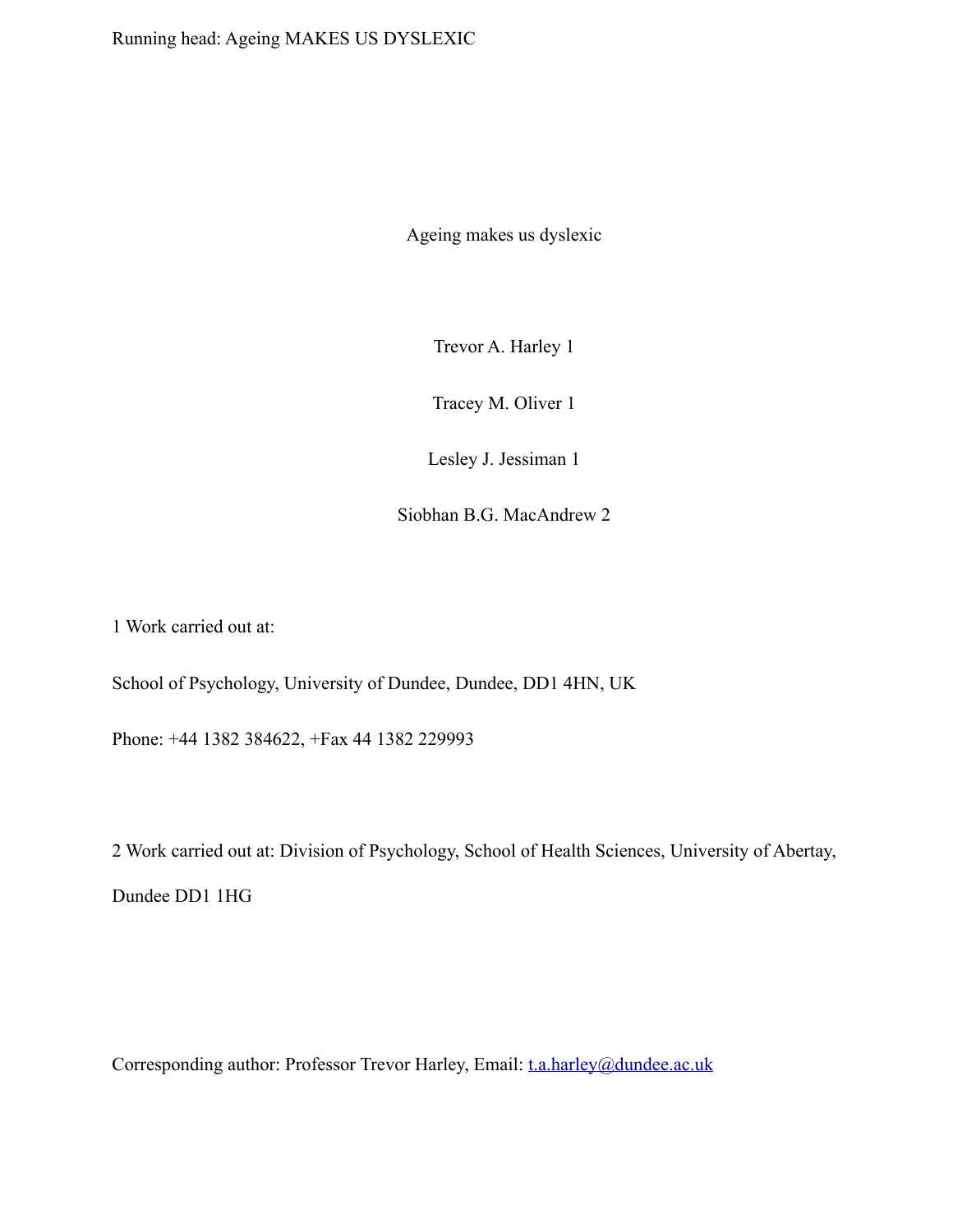# **Structured abstract**

**Background:** The effects of typical ageing on spoken language are well known: word production is disproportionately affected while syntactic processing is relatively well preserved. Little is known however about how ageing affects reading.

**Aims:** What effect does ageing have on written language processing? In particular, how does it affect our ability to read words? How does it affect phonological awareness (our ability to manipulate the sounds of our language)?

**Methods & Procedures: We tested 14 people with Parkinson's disease (PD), 14 typically ageing adults (TAA),** and 14 healthy younger adults on a range of background neuropsychological tests and tests of phonological awareness. We then carried out an oral naming experiment where we manipulated consistency, and a nonword repetition task where we manipulated the word-likeness of the nonwords.

**Outcomes & Results:** We find that normal ageing causes individuals to become mildly phonologically dyslexic in that people have difficulty pronouncing nonwords. People with Parkinson's disease perform particularly poorly on language tasks involving oral naming and metalinguistic processing. We also find that ageing causes difficulty in repeating nonwords. We show that these problems are associated with a more general difficulty in processing phonological information, supporting the idea that language difficulties, including poorer reading in older age, can result from a general phonological deficit.

**Conclusions:** We suggest that neurally this age-induced dyslexia is associated with frontal deterioration (and perhaps other regions) and cognitively to the loss of those executive processes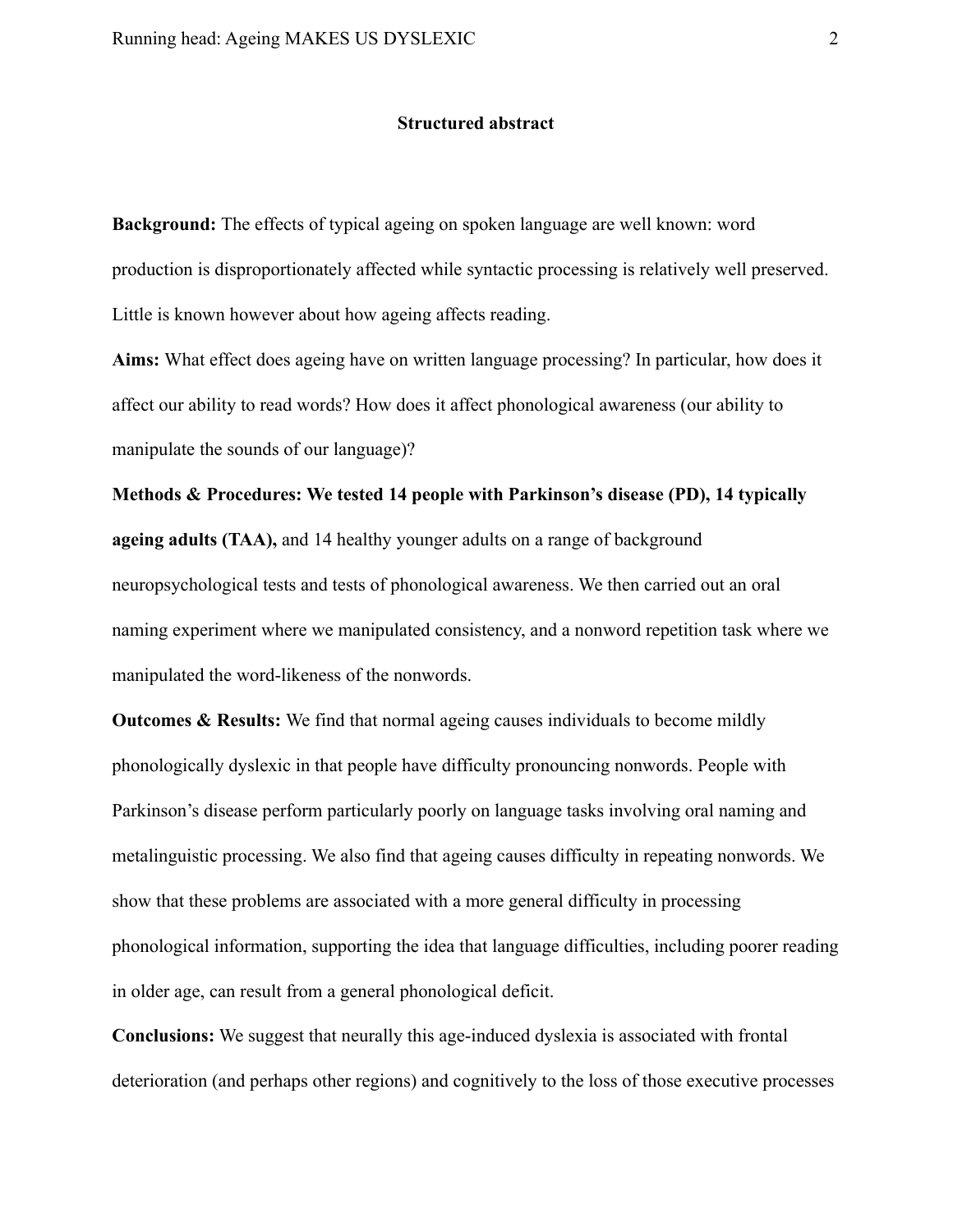that enable us to manipulate spoken and written language. We discuss implications for therapy and treatment.

Keywords: cognitive ageing, reading, phonological dyslexia, nonwords, metacognitive processes, frontostriate loop, Parkinson's disease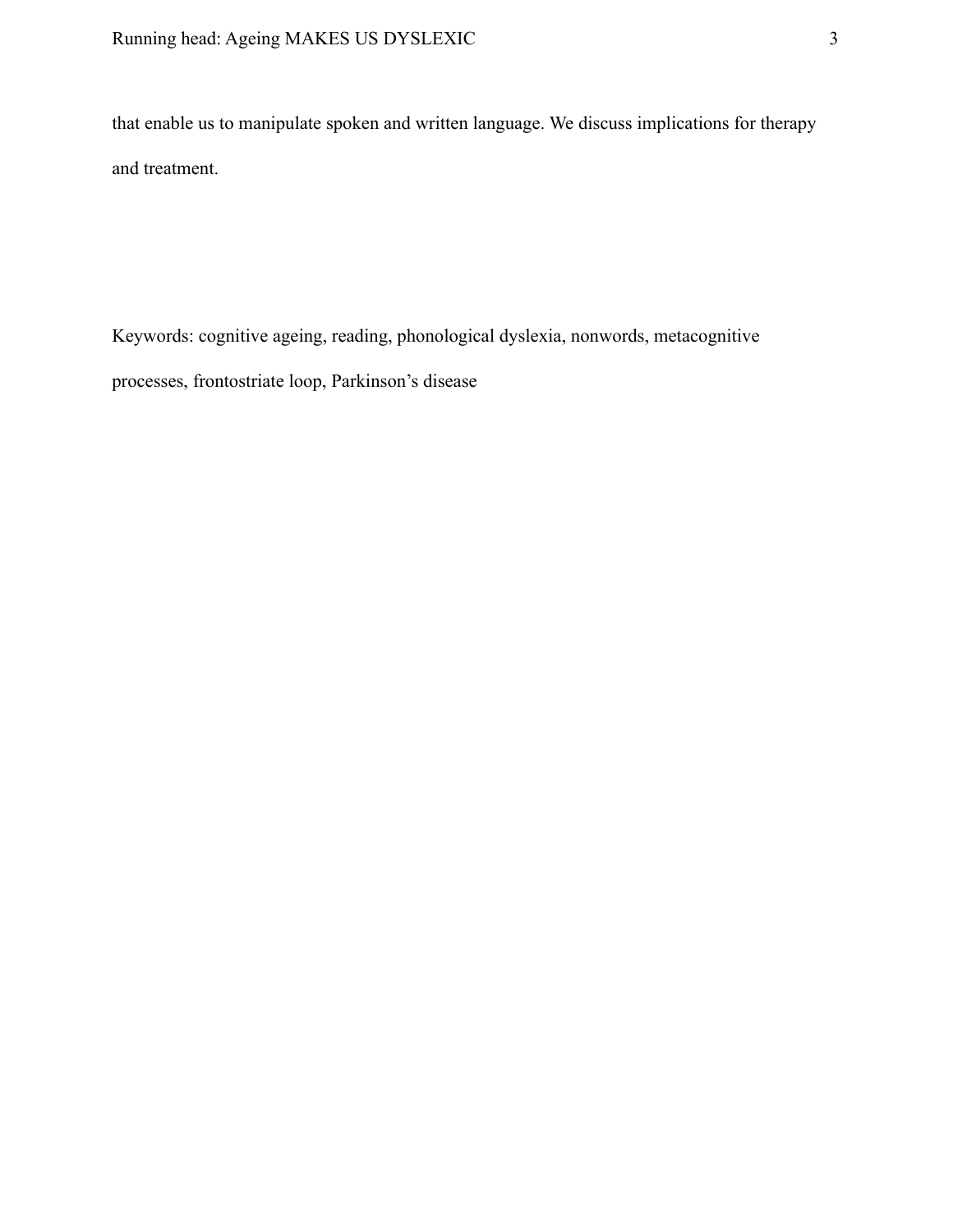# **Ageing makes us dyslexic**

It is well known that ageing affects spoken language production, particularly word retrieval, while leaving the comprehension of spoken and written language relatively intact (Burke & Shafto, 2004; Cohen & Faulkner, 1986; Harley, Jessiman, & MacAndrew, 2011). Very little is known however about how ageing affects reading. While there of course many similarities between how we process spoken and written language, there are also many differences (Harley, 2008): written language evolved much later than spoken language, and there has been insufficient time for dedicated pathways to evolve in the same way that must have happened for speech; further, the temporal and spatial demands of processing visual language are very different from those of spoken language. Those ageing studies that there are on reading largely focus on the decline of comprehension skills and the consequences of diminished resources such as a general working impairment and less effective inhibitory processing, and show effects of the syntactic complexity of the stimuli and age of the participant (e.g. De Beni, R., Borella, Carretti, 2007; Smiler, Gagne, & Stine-Morrow, 2003; Van de Linden et al., 1999). We know even less about the effects of ageing on reading individual words, with the research emphasis on how ageing effects the allocation of resources (Lien, Allen, Ruthruff, Grabbe, McCann, & Remington, 2006). Although we know how some factors that influence word naming change with age (e.g. older adults show a larger facilitatory effect of word frequency than younger adults; Spieler & Balota, 2000), **relatively little is known about how age affects our ability to name written words orally.**

The successful development of literacy depends on the attainment of a set of skills known collectively as phonological awareness. Phonological awareness (PA) is the ability to manipulate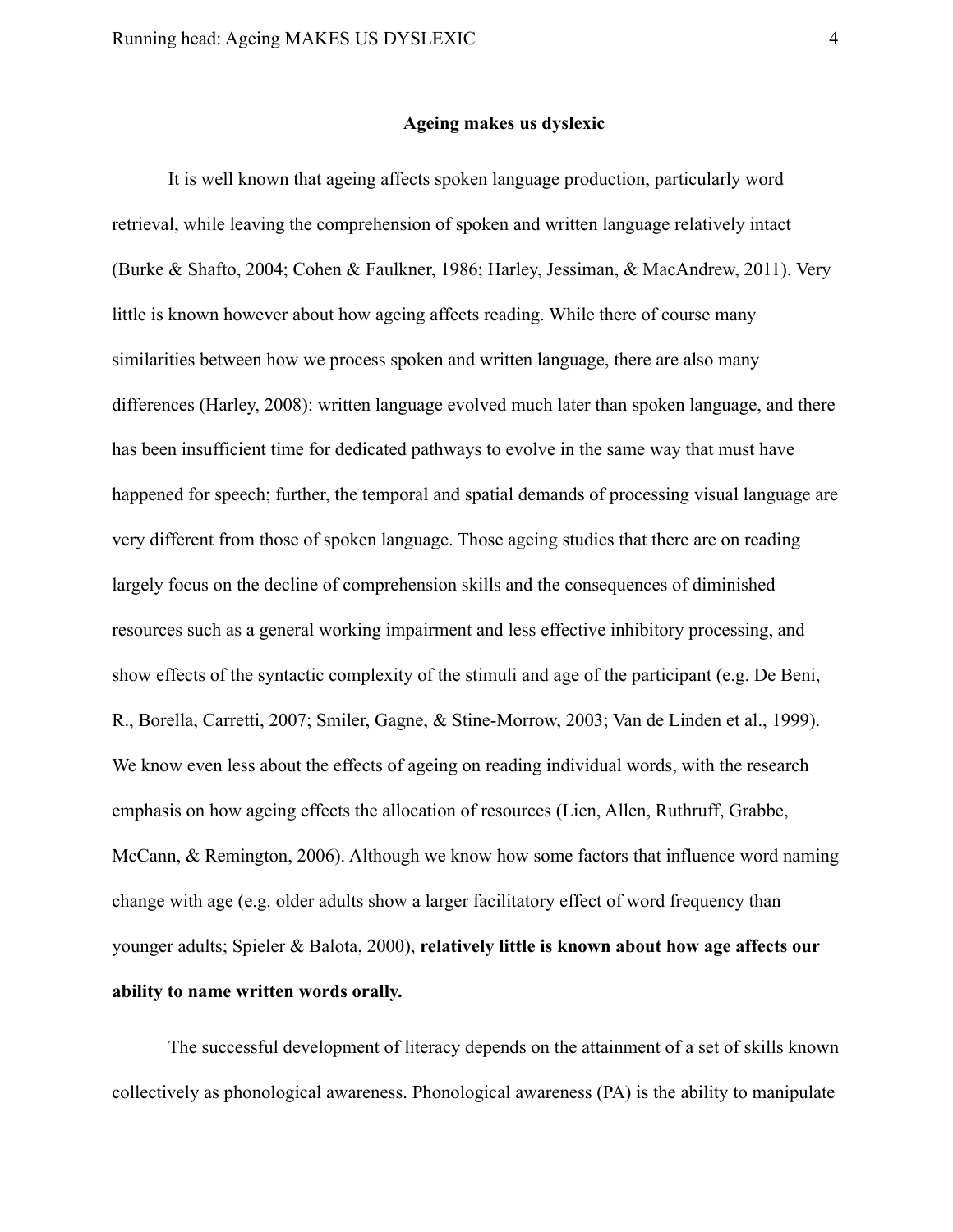and analyze the sounds of our language. Children's progress in learning to read follows progress in acquiring PA (Goswami, & Bryant, 1990; Swan & Goswami, 1997), and an impairment of PA in some way is associated with at least some forms of developmental dyslexia (Bailey, Manis, Pedersen, & Seidenberg, 2004; Ramus & Szenkovits, 2008). Furthermore, members of illiterate societies do not appear to have acquired PA skills (Morais, Cary, Alegria, & Bertelson, 1979). A general phonological deficit (GPD) is thought by many to be the primary cause of acquired phonological dyslexia, a condition whereby the reading of pronounceable nonwords (e.g. SLEEB) is impaired relative to words (Farah, Stowe, & Levinson, 1996; Harm & Seidenberg, 1999); however, some individuals with Alzheimer's disease show phonological dyslexia but without a more general phonological deficit (Caccappolo-van Vliet, Miozzo, & Stern, 2004).

We have previously shown that both typical and particularly pathological ageing affect PA (Harley, Jessiman, & MacAndrew, submitted): typically ageing individuals are worse at a range of tasks measuring PA, while people with Parkinson's disease (PD) fare even worse. We also showed that the degree of impairment is correlated with measures of executive processing and frontal-lobe efficiency in both groups and with the severity of the disease in the PD group (Harley, Jessiman, & MacAndrew, submitted). We argue that while much of language processing proceeds automatically without drawing heavily on attentional resources and making use of wellknown neural pathways largely dedicated to language, tasks that involve a metalinguistic aspect, where language or language processing are temporarily the attentional focus, require more resources and place more general neural demands, particularly on executive processes known to be housed in the frontal lobes of the brain; we call these types of **processes** *deliberative* language (Harley et al., 2011; Rogalsky, & Hickok, 2011). Phonological awareness tasks are a clear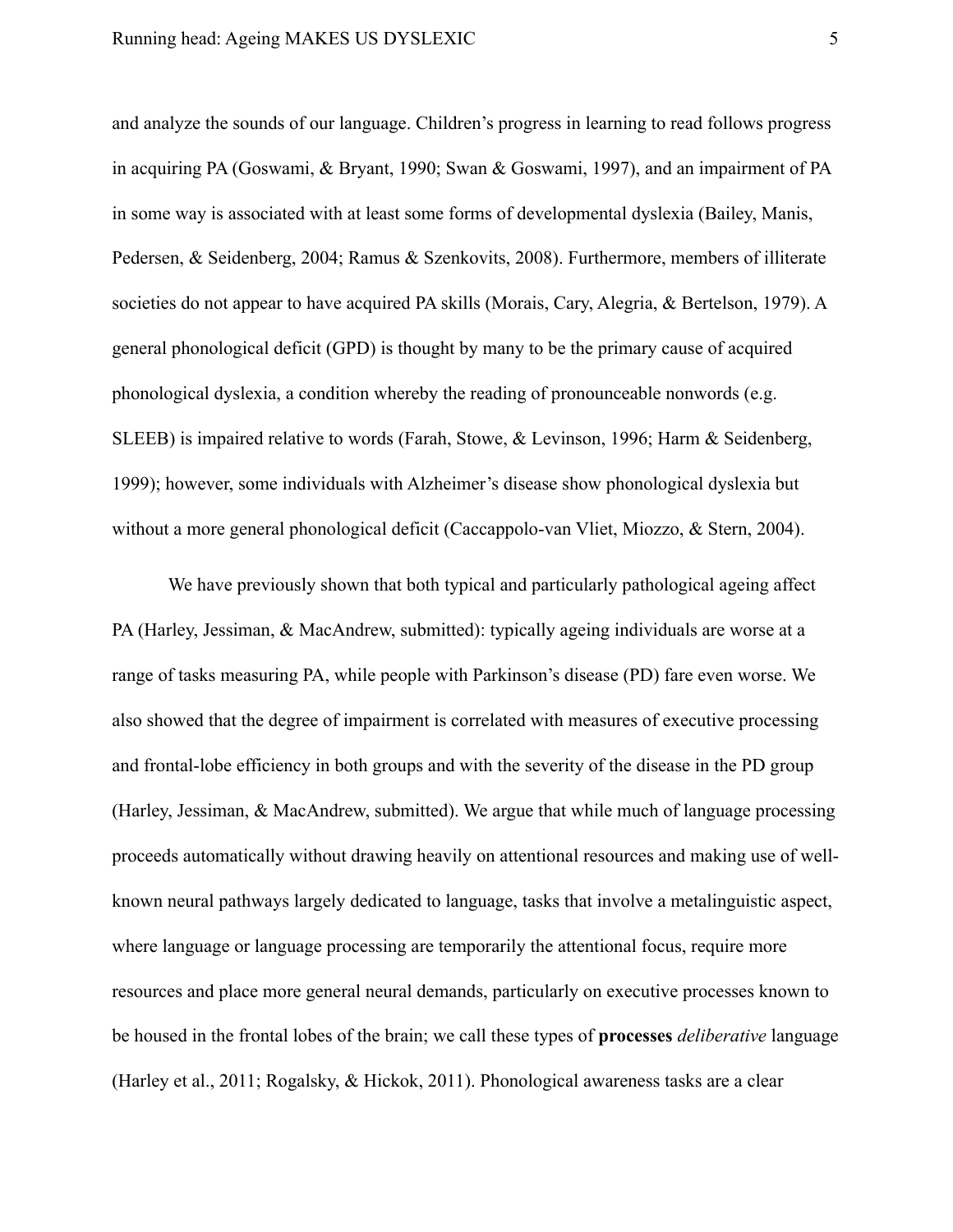example of processing involving executive processing, so depend on the integrity of the frontal lobes, areas thought to be particularly prone to the effects of typical ageing (West, 1996) and greatly affected by the deterioration of the frontostriate loop in PD (Harley, et al., 2011).

Given that normal reading depends on intact PA skills, it follows that if PA is disrupted by ageing, we should be able to observe subtle reading impairments in typically ageing individuals, and a more clear cut impairment in individuals with more pronounced damage to the frontostriate loop. That is, ageing should make us dyslexic - particularly phonologically dyslexic. In particular, subtle difficulties in manipulating phonology and grapheme-phoneme conversion should lead to difficulties in reading nonwords and hence result in a degree of phonological dyslexia (defined as a selective impairment in reading nonwords matched to words). **Hence we predict that any patient with frontal damage (including Broca's aphasia) will show this type of impairment. In particular,** research on the effects of Parkinson's disease (PD) (Harley et al. 2011, Harley et al., submitted) demonstrates that elderly individuals with PD display cognitive hyper-ageing as a consequence of damage to the frontostriate loop, and that this hyper-ageing particularly affects deliberative language. We therefore expect typically ageing individuals to demonstrate some symptoms of phonological dyslexia, and individuals with PD to demonstrate more profound dyslexia. The degree of **phonological** dyslexia should be correlated with the extent of frontal lobe damage.

Any impairment in reading or phonological awareness resulting from ageing that we do observe will have implications for the treatment of all elderly individuals. Treatment materials are often presented to stroke patients with **speech** difficulties in written form, given that the processing of written language might be better preserved than spoken. Our reasoning above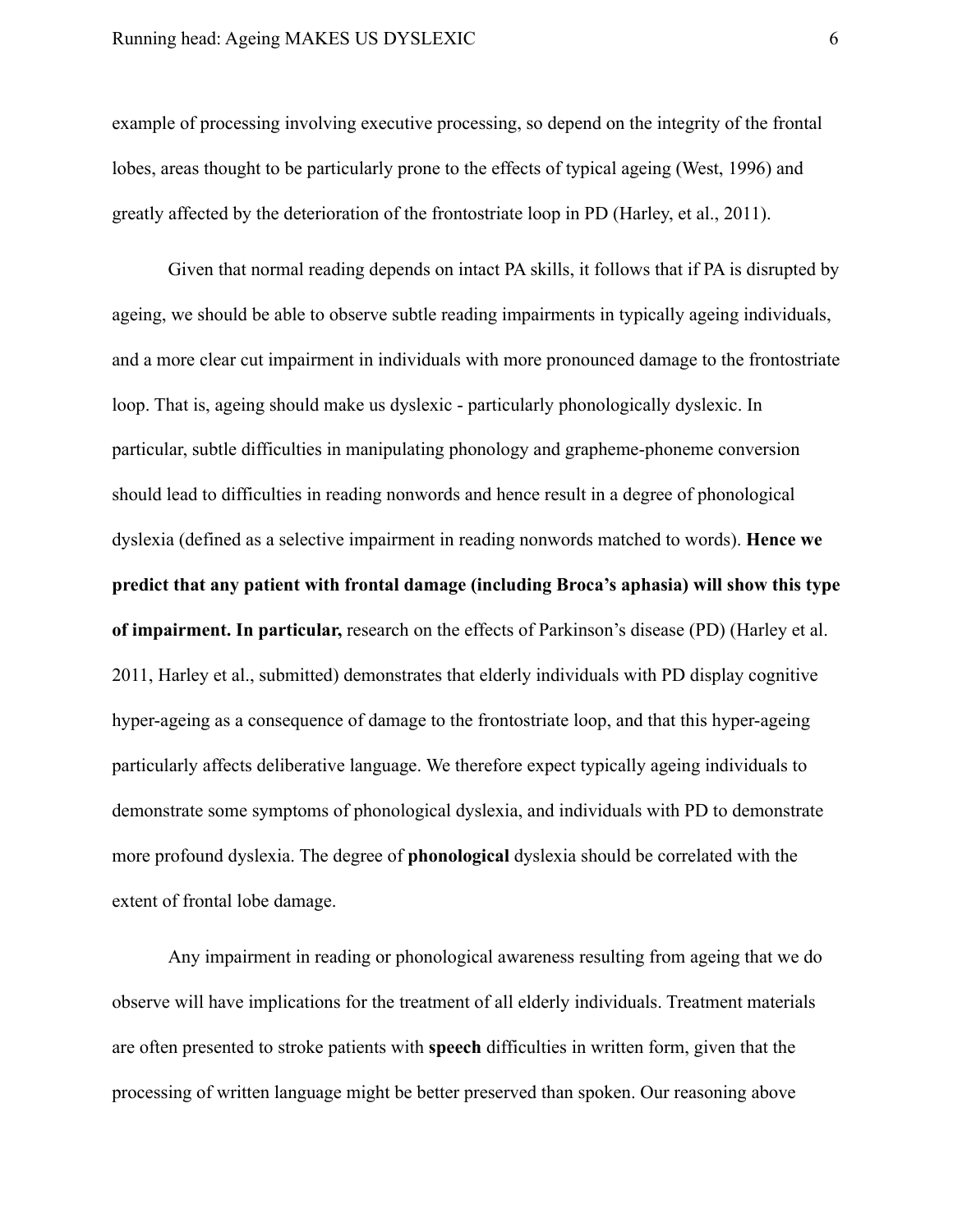suggests that any *specific* language impairment resulting from trauma or degenerative illness will have a *general* phonological deficit superimposed upon it, making the specific impairment more difficult to treat.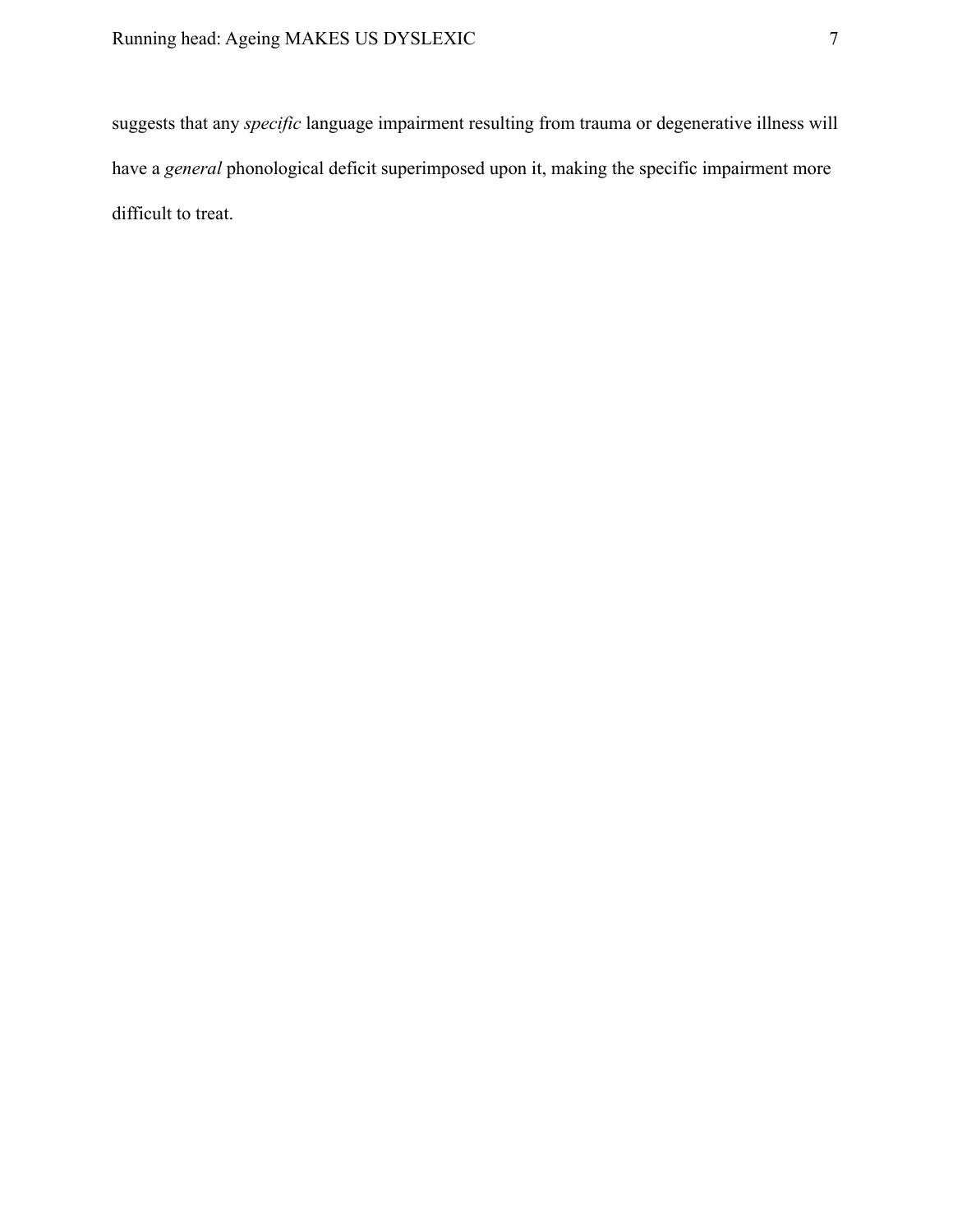# **Experiment 1**

### **Reading words and nonwords**

# **Participants**

There were 14 participants in the PD group (males  $= 11$ , females  $= 3$ , mean age 69), with diagnoses from clinical neurologists from the Tayside and Fife Medical Trusts. The mean number of years from diagnosis was 12.21 (7.86). The scores on the Hoehn and Yahr's (1967) scale of motor impairment revealed **that** 4 individuals were in stage I (mild unilateral involvement), 6 were in stage II (mild bilateral involvement) and 4 were in stage III (mild to moderate disability with impairment to balance). All PD participants carried out the experiment at peak time of efficacy of their medication. (Of course this means that we cannot rule out that some of our findings are attributable to the effects of the medication, but we think this confound is unlikely, and also unsupported by our pattern of results.) People in Hoehn and Yahr Stage III sometimes have problems with bradyphrenia and bradyarthria. We did not observe these during our testing, nor did our participants report them as features of their conditions. Further details of the severity rating of PD as indexed by scores on the introductory interview and other measures are provided in Appendix 1.

There were 14 participants in the typically ageing older adult (TAA) group (males  $= 2$ , females = 12, mean age 75), and 14 in the healthy younger adult (HYA) group (males = 5, female= 9, mean age = 28). All participants had hearing and vision corrected to normal.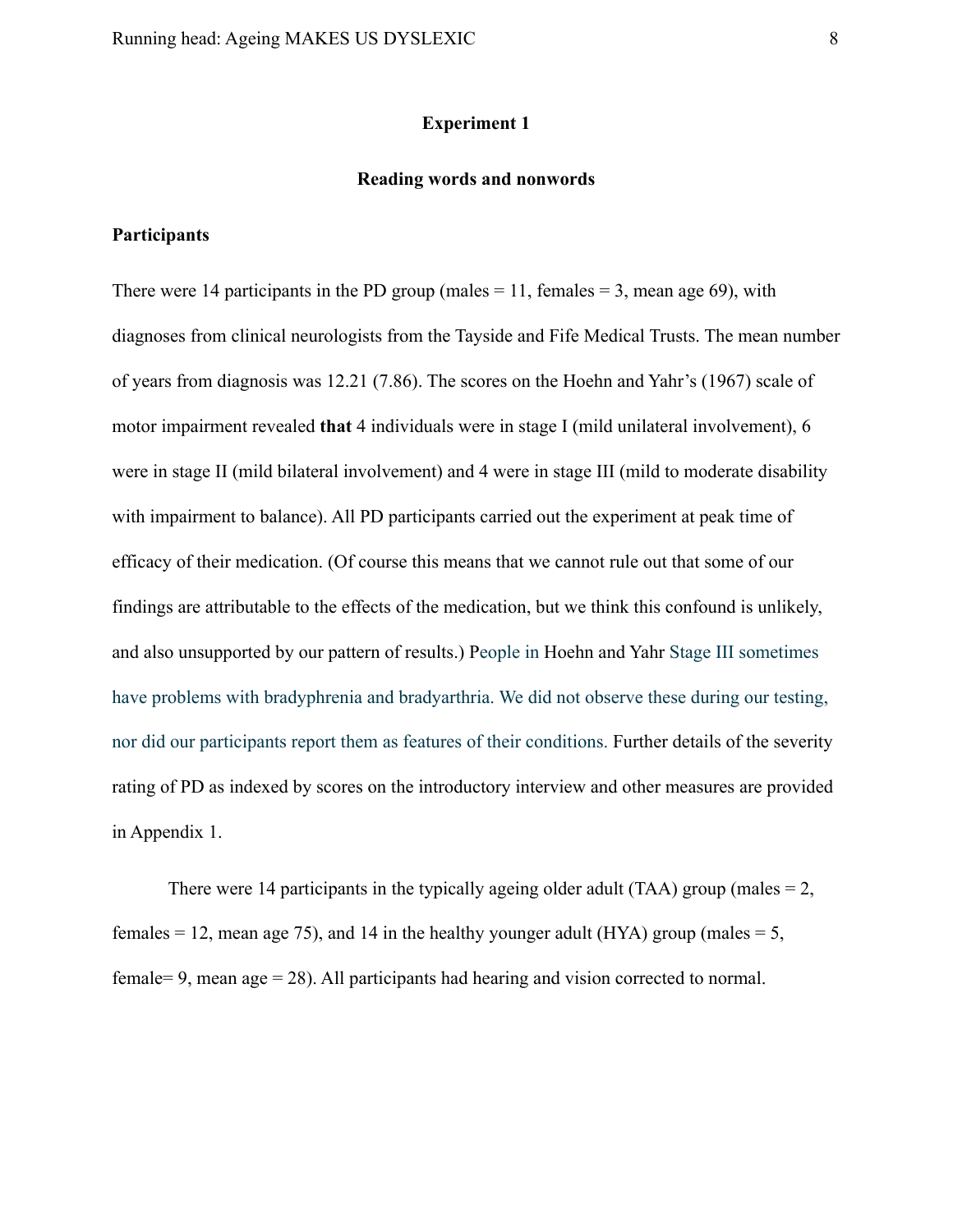# **Measures of educational and intellectual attainment**

The full data are shown in Appendix 1.

All participants were screened to ensure there were no signs of dementia by means of the The Mini-Mental State Examination (MMSE: Folstein, Folstein & McHugh, 1975).

The mean number of years of education was 12.0 (2.70) for the PD group, 12.65 (2.54) for the TAA group and 15.0 (1.71) for the HYA group. The PD and TAA were matched for years of education with a range of 9 to 19 years for the PD group and 9 to 17 years for the TAA group. The HYA group had a range from 12 to 17 years of education which differed significantly from both the PD and TAA group ( $p < 0.01$ ); this difference is undoubtedly due to a cohort effect of the HYA group having greater access to post-16 years education. However, there is no significant difference in intellectual or verbal ability as indexed by NART and WAIS vocabulary score (p < 0.05). These measures are much better indicators of attainment than mere time spent in school.

### **Design**

This experiment used a 3x2x2 factorial design. The between-subject factor was group, comprising individuals with Parkinson's disease (PD), healthy older adults (TAA) and healthy younger adults (HYA). The first within-subject factor was word type with two levels: real words and nonwords. The second within-subject factor was consistency with two levels: consistent and inconsistent. (**Note that our pronunciations are consistent for British (and in particular Scottish) speakers; speakers of other dialects, such as speakers of American English, will**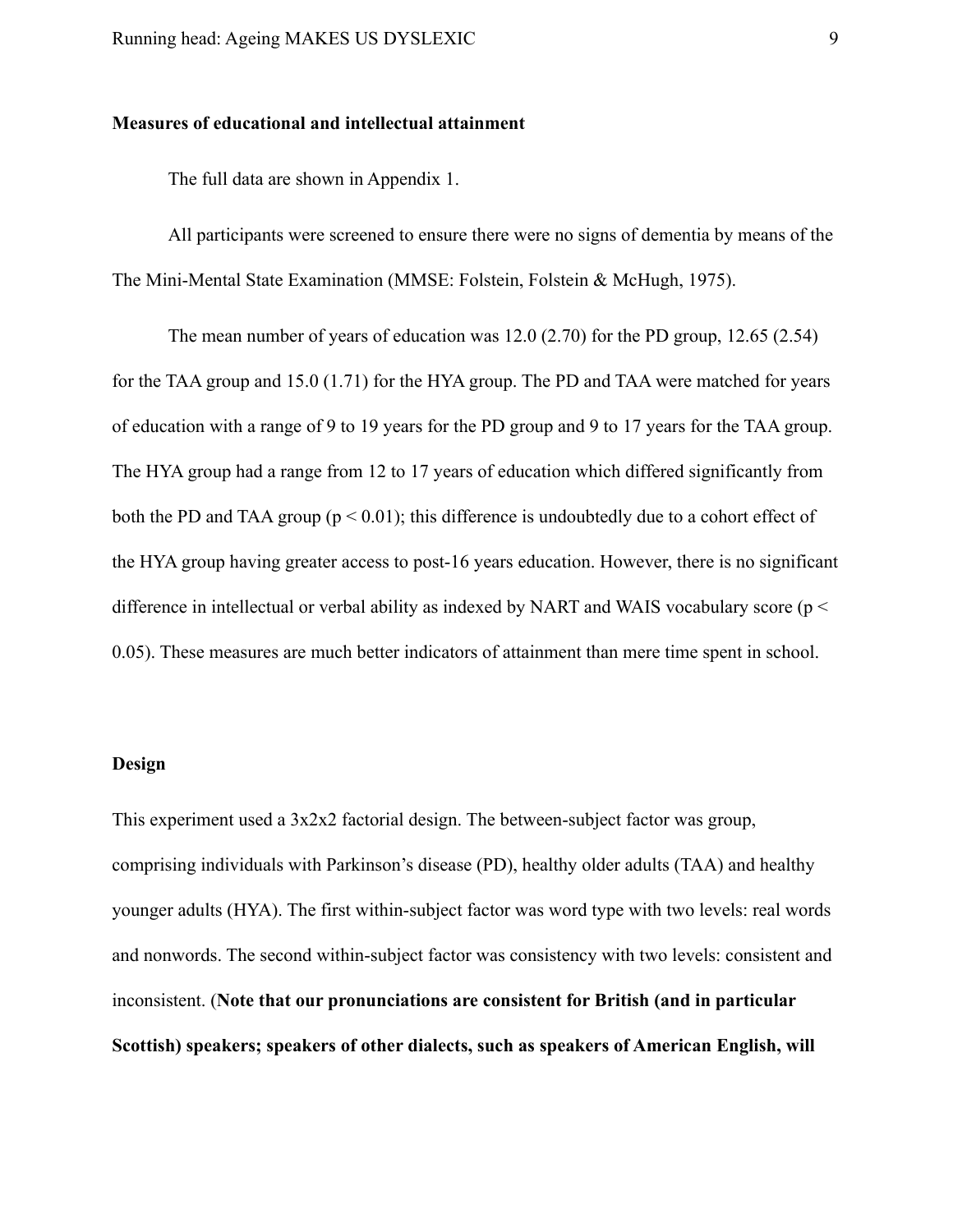**have differing intuitions about consistency.**) The dependent variables were the reaction times in milliseconds (msecs) and the number of pronunciation errors made.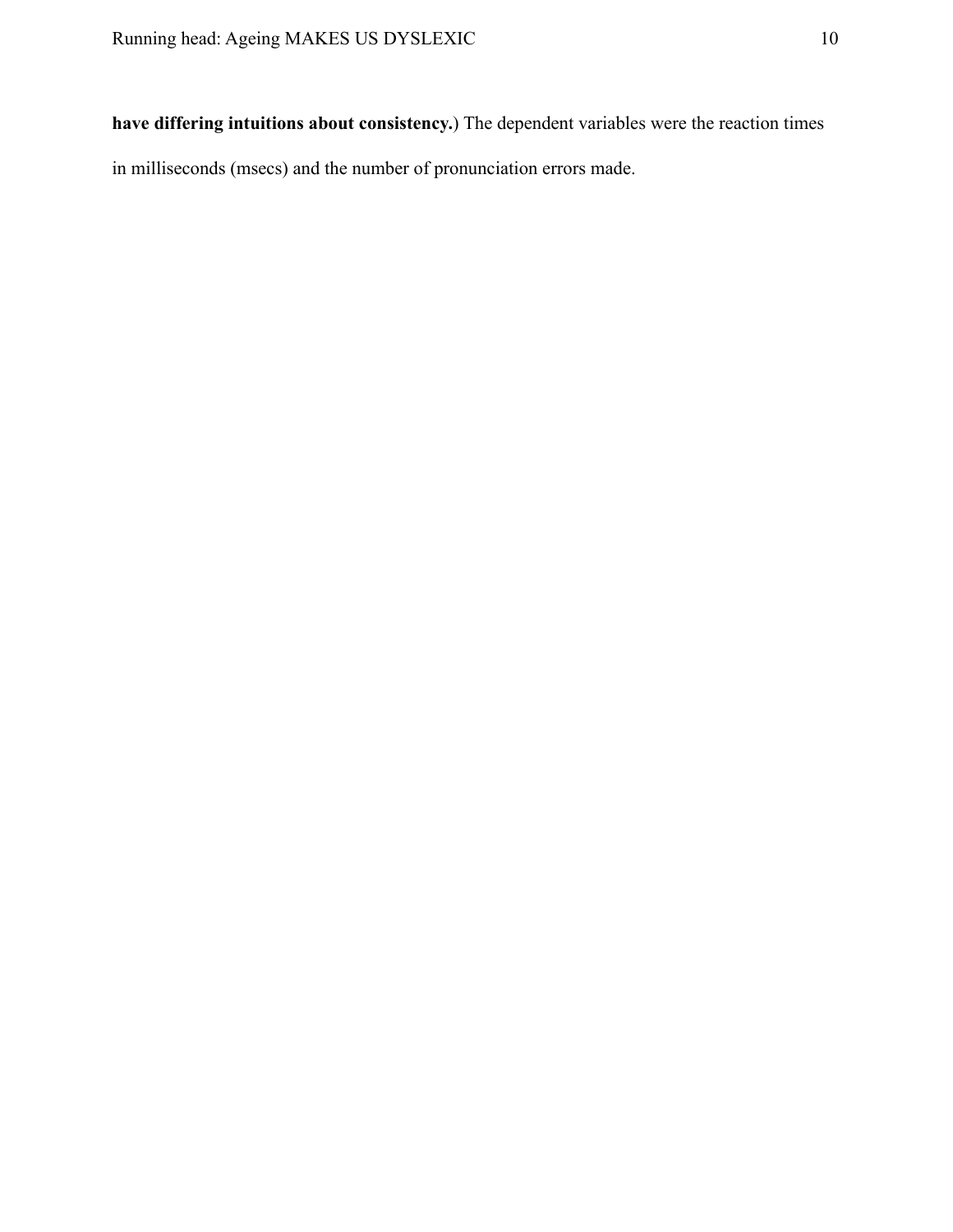# **Materials**

We used 172 experimental stimuli in Experiment 1. The materials were taken from Glushko (1979), comprising 43 consistent words (e.g. bath, pink); 43 consistent nonwords (e.g. cath, bink), 43 inconsistent words (e.g. both, pint); and 43 inconsistent nonwords (e.g. coth, bint). Each consistent word was matched with an inconsistent word. Inconsistent words are words with different spelling-to-sound correspondences than most words with the same vowel and terminal consonants. For example, the word "have" is inconsistent because it is not pronounced in the same way as other words with similar spelling (e.g. gave, rave, save). The inconsistent words differed from the consistent words by a single letter. For example, if the consistent word ended with the letter 'l', wherever possible an inconsistent word was selected that differed from the inconsistent word only in its terminal consonant (e.g. the consistent word "deal" was matched with the inconsistent word "dead"). Using each pair of consistent and inconsistent words, nonwords such as "feal" and "fead" were constructed by replacing one of the consonants in the base word with another randomly generated consonant, maintaining pronounceability.

To control for the different onset characteristics of different phonemes (e.g.  $/b/$  is much more abrupt than /s/), the word and nonword stimuli contained the same set of initial consonants. For example, for every word beginning with "b" there was a nonword that also began with "b". This matching enabled reaction times to be made that were uncontaminated by acoustic differences. A full listing of the word and nonword stimuli can be found in Appendix 3.

All of the stimuli were presented to the participants using an Apple Macintosh G3 laptop equipped with Cedrus Superlab software and a hand-held external microphone. Each item was displayed in black 96-point Times New Roman Font on a white background. Items remained on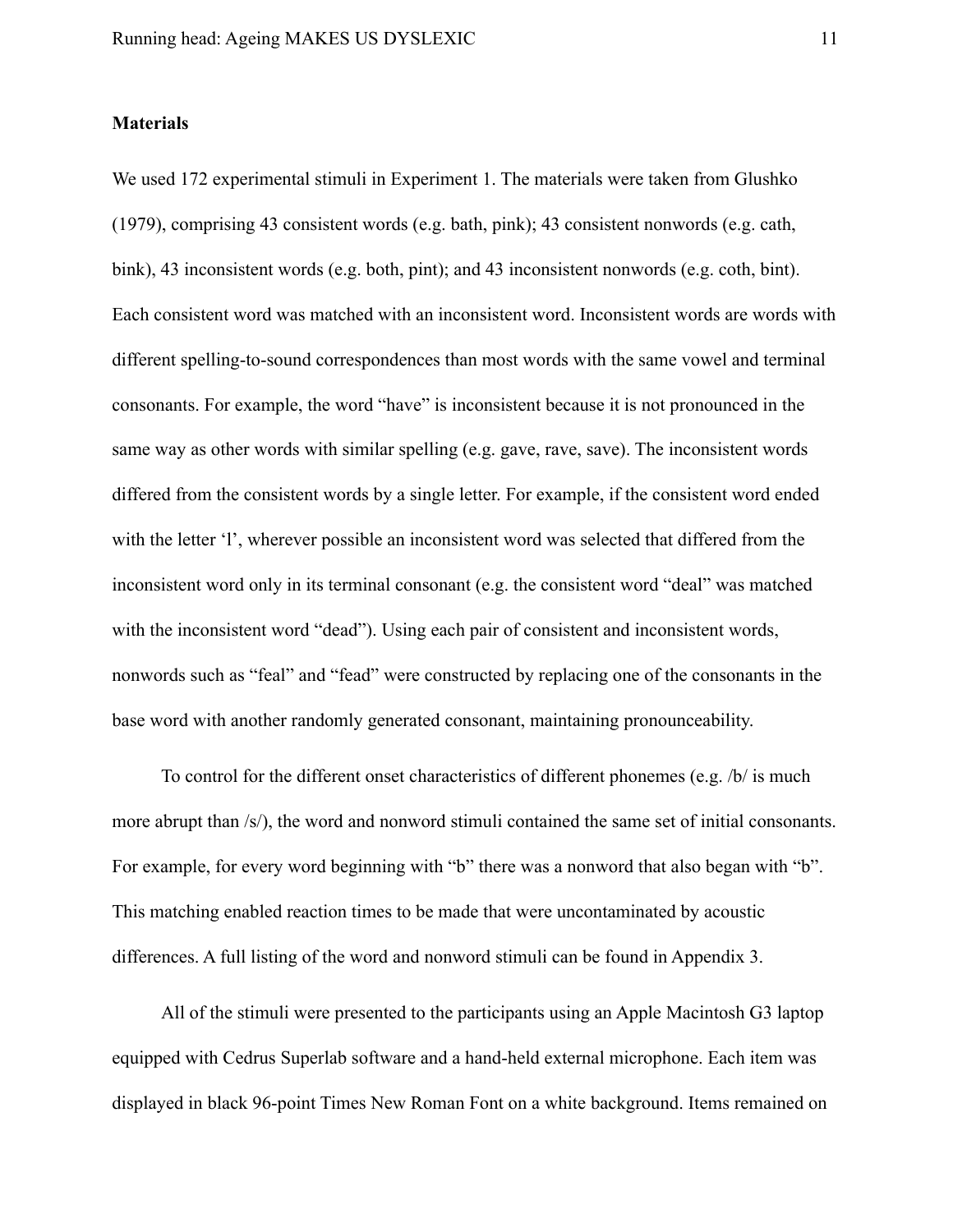screen until a response so the task was self paced. Naming times were measured in milliseconds and there was a 1500 millisecond gap in between each trial. Cedrus Superlab controlled the timing of presentation of the stimuli and the recording of the voice-activated reaction times. Only first responses were scored, and a response was considered correct only if it was a completely accurate and acceptable pronunciation of the word (allowing for colloquial variation in the pronunciation of some words). For the consistent nonwords, incorrect pronunciations were those that differed from the 'consistent' ones predicted by spelling-to-sound correspondences. For the inconsistent nonwords incorrect pronunciations were those that differed from the pronunciation predicted by the matched inconsistent words.

# **Procedure**

The 172 experimental stimuli were presented in two sets of 86 trials counterbalanced between participants. The first set of trials tested the level of consistency and comprised 43 consistent words and 43 consistent nonwords. The second set of trials tested the level of inconsistency and comprised 43 inconsistent words and 43 inconsistent nonwords. A practice set comprising 6 trials preceded each condition. At the end of each practice trial, participants were asked to press any key to commence the actual experiment.

Participants were tested individually. They were asked to sit in front of the computer at a comfortable distance, and to hold the external microphone interfaced with the computer approximately 3-4 inches from their face. The threshold of all of the participants' voices was recorded prior to testing and adjusted accordingly to ensure that the microphone was suitably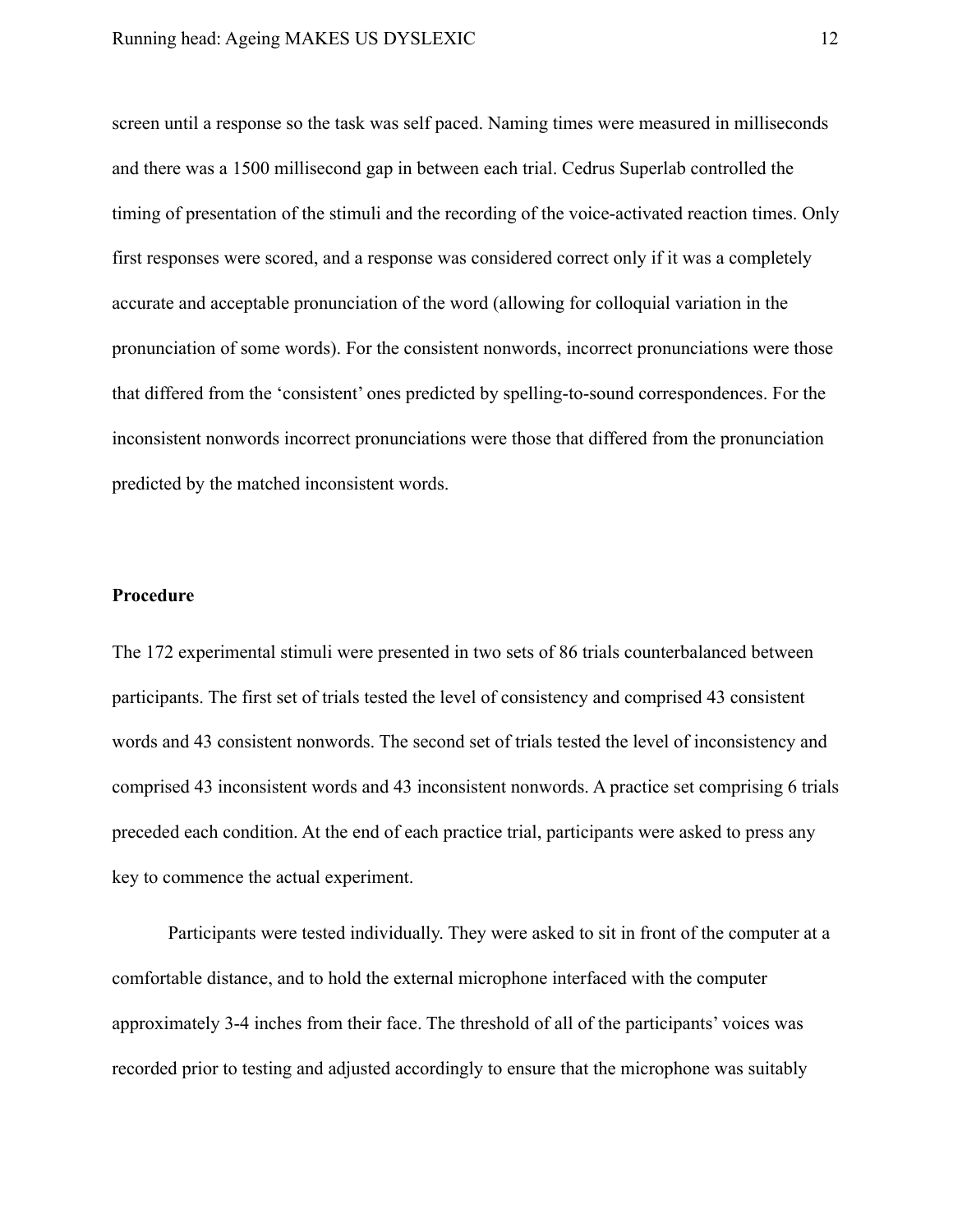sensitive to the participant's voice, and they were requested to avoid other vocal noises so as not to trigger the microphone. They were told that they were going to take part in a reading task and they would be asked to read aloud letter groups presented to them on **a computer** screen. They were informed that the words would be both real and made-up words and that they should read aloud each group of letters as it appeared on **the** screen, pronouncing each item as quickly, but as accurately as possible. Reaction times and pronunciation errors were recorded for later analysis.

#### **Results and discussion**

An analysis of variance (ANOVA) of the reading times showed significant main effects of group  $(F(2,39) = 44.06, p < 0.01)$  and word type  $(F(1,39) = 77.80, p < 0.01)$ , an interaction between word type and consistency  $(F(1,39) = 17.09, p < 0.01)$ , and a three-way interaction between group, word type, and consistency  $(F(2,39) = 4.99, p \le 0.05)$ .

Dunnett T3 post-hoc analyses confirmed that the PD responded significantly faster across all conditions. The PD participants were significantly faster than both the TAA and HYA participants when reading all four classes of stimuli (consistent words, consistent nonwords, inconsistent words, inconsistent nonwords) ( $p < 0$ . 05). The reaction times of the TAA and HYA participants were only significantly different when reading the inconsistent nonwords ( $p < 0.05$ ). See Figure 1.

For the number of errors, ANOVA revealed significant main effects of group  $(F(z_39) =$ 52.55,  $p < 0.01$ ), word type (F(1,39) = 109.74,  $p < 0.01$ , and consistency (F(1,39) = 103.71,  $p <$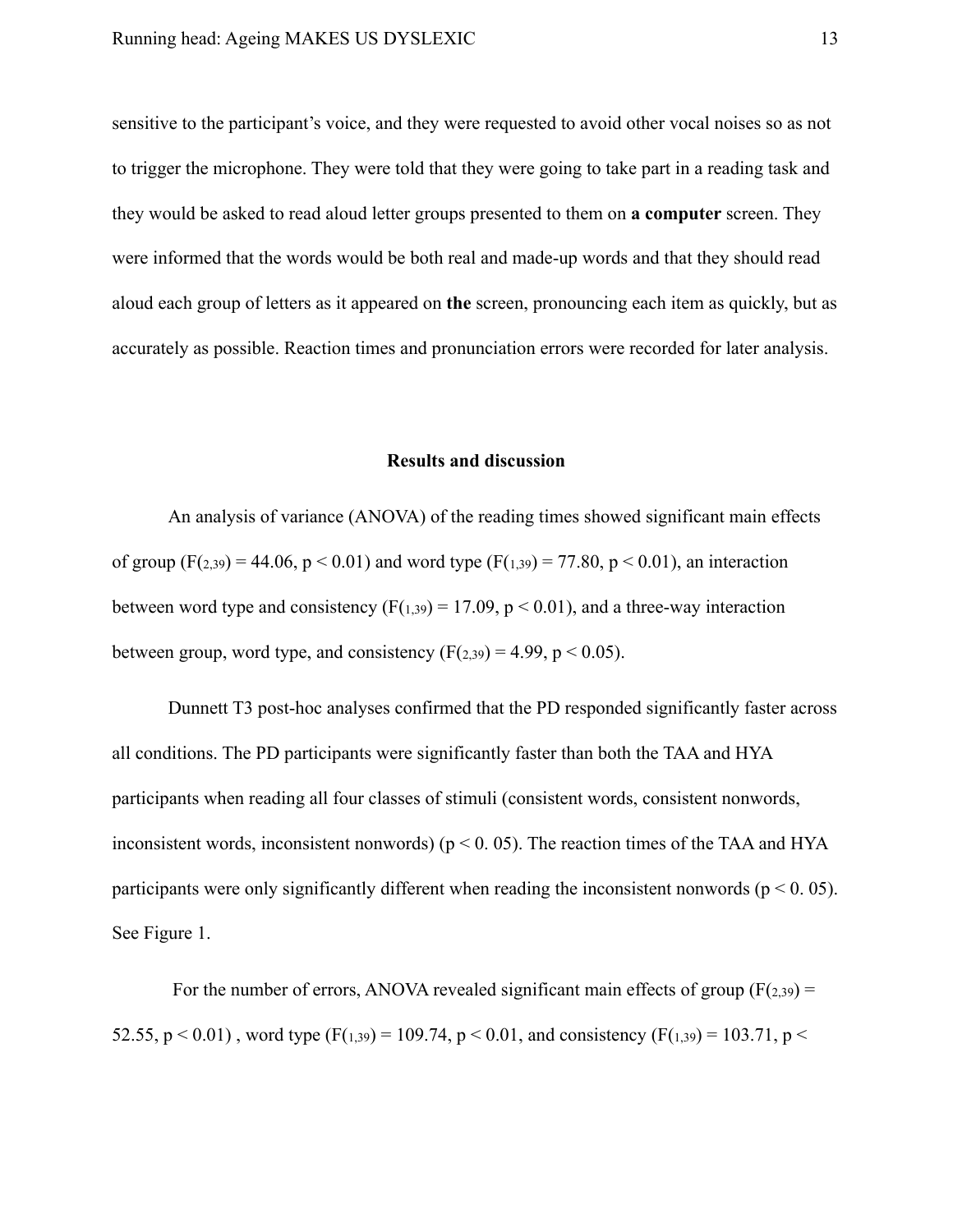0.01), and significant interactions between group and word type  $(F(2,39) = 24.96, p \le 0.01,$  and group and consistency  $F(2,39) = 8.64$ ,  $p < 0.01$ ). See Figure 2.

Dunnett T3 post-hoc analyses revealed that the PD group's pronunciation accuracy did not significantly differ from the TAA and HYA participants when reading consistent or inconsistent words ( $p > 0.05$ ), but was significantly different from both groups when reading consistent and inconsistent nonwords ( $p < 0.01$ ). The pronunciation accuracy of the TAA participants differed from the HYA participants when reading the inconsistent nonwords ( $p <$ 0.05). Hence there are clear signs of people finding reading more difficult as they age typically.

In summary, the PD group were faster than the other two groups, but importantly for our hypotheses they had difficulty in reading pronounceable nonwords as shown by the number of errors. We cannot explain the results in terms of a speed-error trade-off because of the interactions found in the error data where the PD group were selectively worse on the accuracy measure with nonwords but faster in all conditions. There are also signs of typically ageing adults showing reading difficulties.

The errors made by the PD speakers, and, to a lesser extent, TAA speakers resemble the errors made by people with acquired phonological dyslexia (Caccappolo-van Vliet, Miozzo, & Stern, 2004). Speakers tried to simplify the nonword and generate analogies using lexical knowledge. Specifically, they made lexicalisation errors, where they produced words for nonwords (e.g. probe for brobe); in the PD group lexicalisation errors accounted for 64% of the errors, with consonant substitutions accounting for 17%, and no responses or production of a completely wrong word or nonword 11% (with other rare errors including vowel substitutions).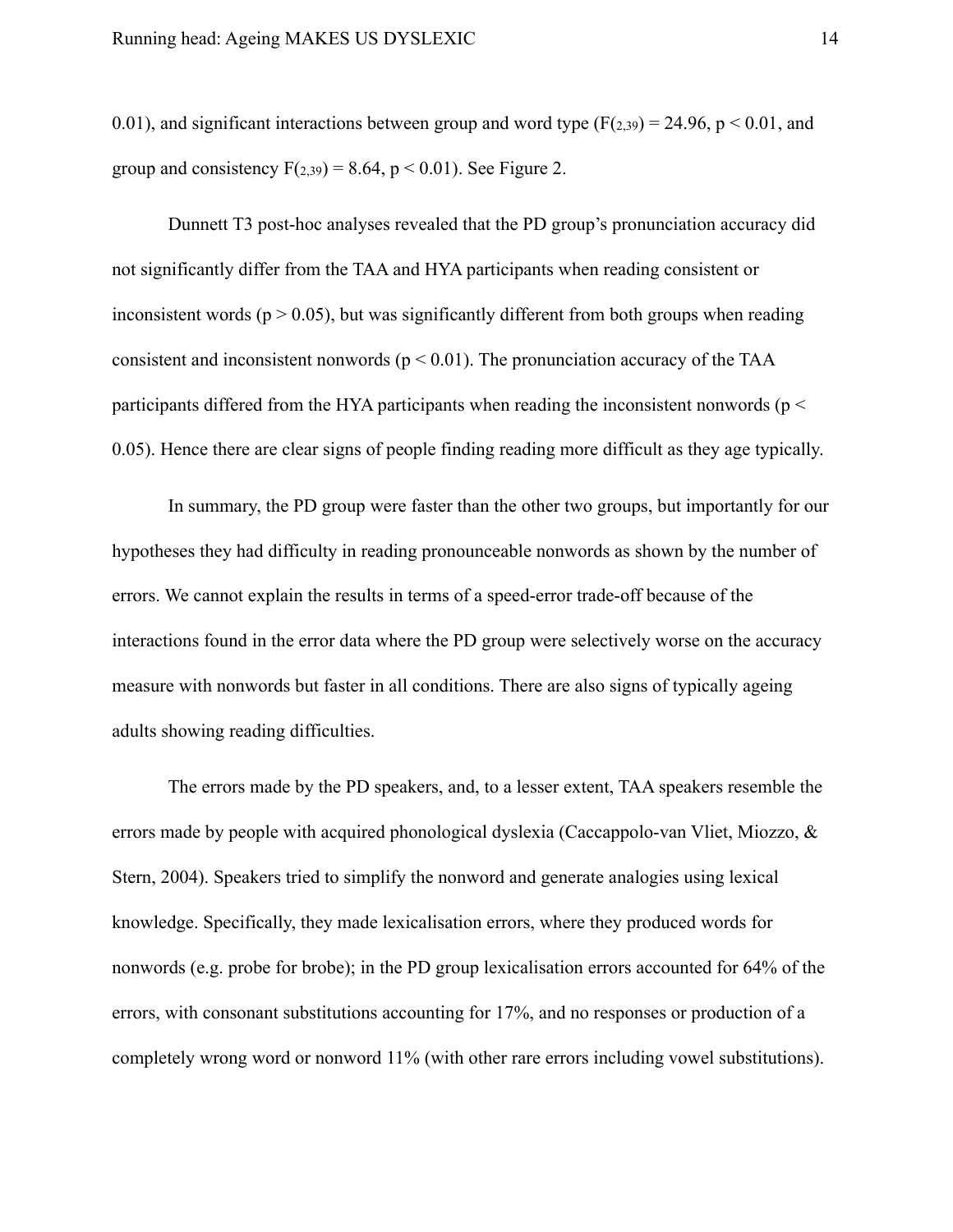Hence we claim that ageing makes us phonologically dyslexic to some degree; but to what degree?

#### **Correlations with neuropsychological data in the PD group**

Reading ability on nonwords correlated significantly and negative**ly** with performance on the Phonological Abilities test and the WAIS Vocabulary score, suggesting that PA is essential for nonword reading (see Table 1). There were no significant correlations with word reading ability.

In our background neuropsychological assessments (Appendix 1), the PD group performed worse on measures of frontal-lobe functioning (ToH (moves & time); WCST perseverative errors and completion; Verbal Fluency & Written Fluency). All three groups performed close to ceiling at reading and understanding words (all  $p < 0.05$ ). The PAT and PALPA data (Appendix 2) confirmed our earlier (Harley et al., 2011) finding that PD group performed significantly worse ( $p \le 0.05$ ) than the TAAs, and the TAAs in turn performed worse than the HYAs ( $p < 0.01$ ) on the PAT Phonological Abilities Test (Muter, Hulme, & Snowling, 1997). For PALPA, as expected the pattern of results was mixed: tasks that tapped PA, such as written and auditory rhyme judgement, showed a significant impairment in the performance of the PD group. However, there were no differences between groups when reading words, making lexical decision to words, or comprehending meaning on these particular tasks. However, our hypothesis is that ageing should cause us to become phonologically dyslexic. Consistent with this idea, we found that the PD group performed significantly worse at making lexical decisions about nonwords.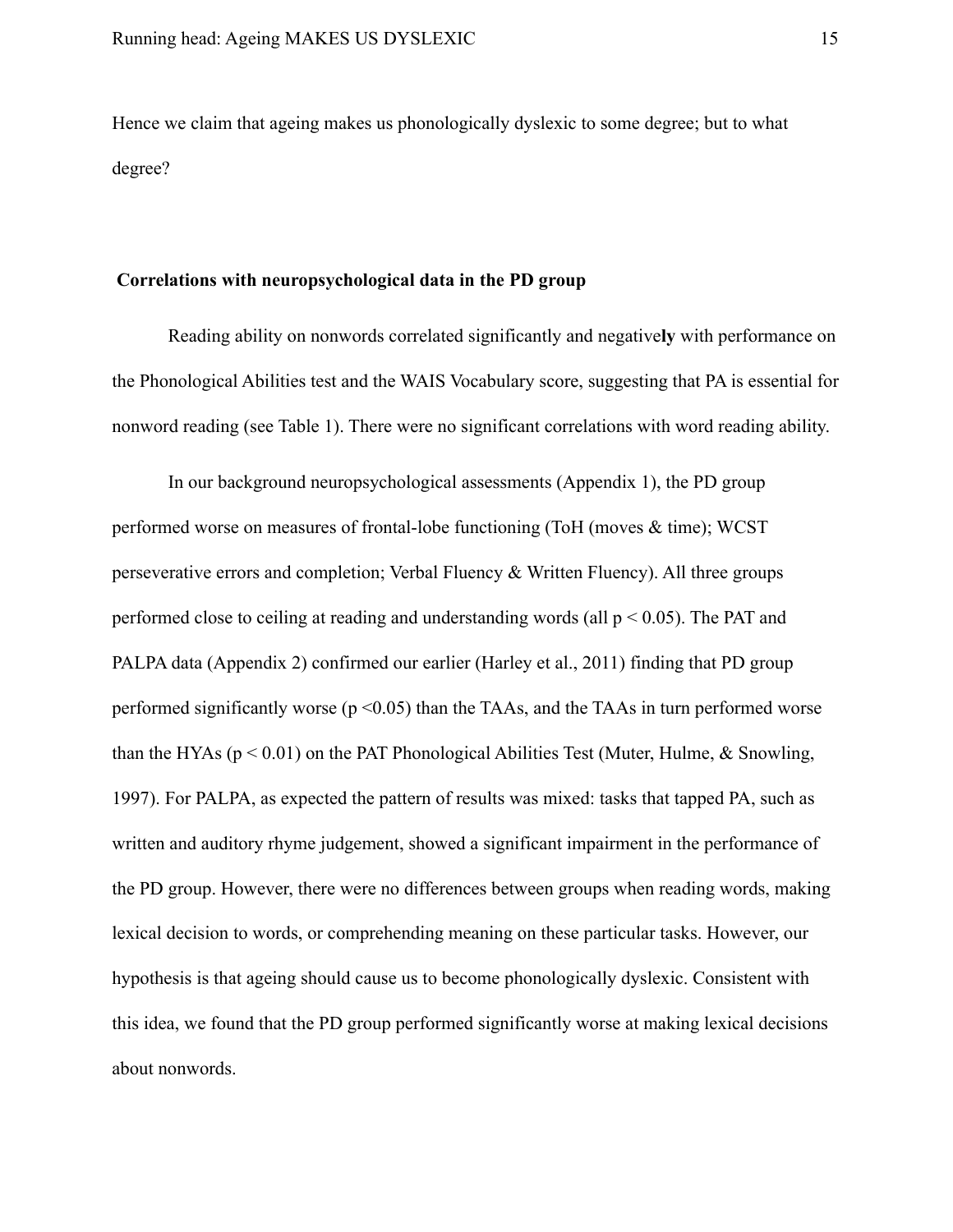For the PD group, further correlation analyses revealed that consistent word reading times were positively correlated with consistent nonword reading times (rho = 0.66, N = 14, p < 0.05) and inconsistent word reading times (rho =  $0.68$ , N = 14, p < 0.01). Consistent nonword reading times were significantly correlated with consistent word reading times (rho =  $0.66$ , N = 14,  $p < 0.05$ ), inconsistent word reading times (rho = 0.89, N = 14, p < 0.005), and inconsistent nonword times (rho =  $0.83$ , N = 14, p < 0.005). Inconsistent real word reading times were positively correlated with inconsistent nonword reading times (rho =  $0.77$ , N = 14, p <  $0.005$ ). These correlations show consistency of performance across conditions such that the PD participants who took the longest to respond did so across all experimental conditions.

We also found that written fluency repetitions were significantly negatively correlated with consistent real-word reading time (rho = -0.59,  $N = 14$ ,  $p < 0.05$ ) and inconsistent nonword reading times (rho = -0.63, N = 14, p < 0.05). Inconsistent word errors were also significantly positively correlated with the number of semantic fluency repetitions (rho =  $0.59$  N = 14, p < 0.05). Repetition errors on the written and semantic fluency tasks of course suggests a maintenance and monitoring failure such that in order to avoid such errors the individual must keep in mind what information has already been produced and identify repeated information. We used the written and semantic fluency task as a general measure of executive function and so we assume these correlations suggest that lower level performances were associated with a PDrelated executive function impairment, namely impaired maintenance and monitoring.

We found similar associations for the typically ageing adults, with consistent nonword response times significantly correlated with inconsistent word (rho =  $0.64$ , N = 14, p < 0.05), and inconsistent nonword (rho = -0.81,  $N = 14$ ,  $p < 0.001$ ) response times. Also, inconsistent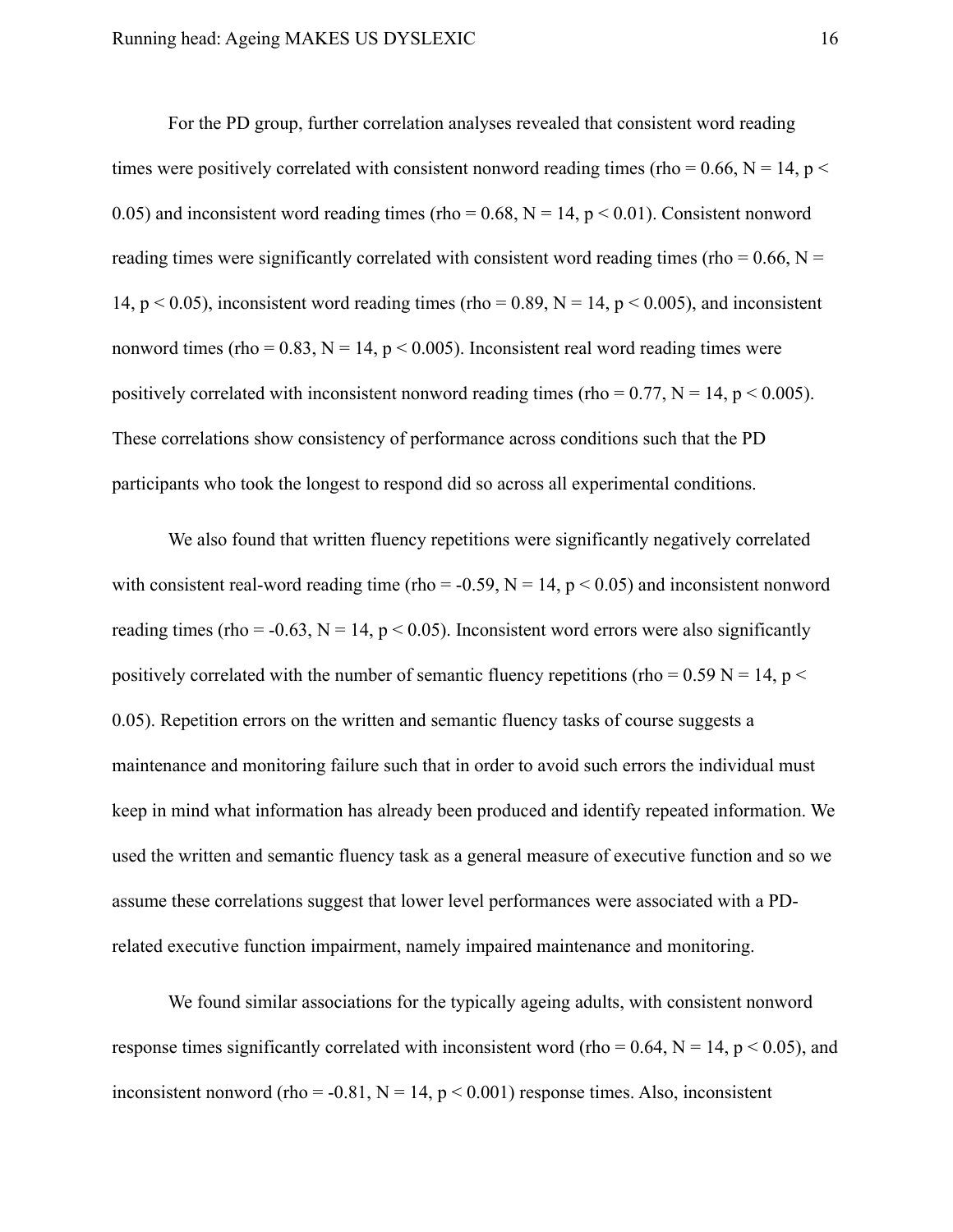nonword response times were significantly positively correlated with inconsistent nonword response times (rho =  $0.82$ , N = 14, p <  $0.001$ ). Also, the number of consistent word errors was significantly positively correlated with inconsistent word (rho = -0.58,  $N = 14$ ,  $p < 0.05$ ) and inconsistent nonword (rho =  $0.58$ , N = 14, p < 0.05) response times. The number of inconsistent nonword errors was significantly positively correlated with consistent word errors (rho  $= 0.61$ , N  $= 14$ , p < 0.05) and inconsistent nonword errors (rho = 0.54, N = 14, p < 0.05). As with the PD participants appears there was consistency across experimental conditions such that the TAA participants who took the longest to respond, and who made the most errors, did so across all experimental conditions.

We also found the **TAA** participants' letter fluency scores were significantly negatively correlated with consistent nonword errors (rho = -0.70,  $N = 14$ ,  $p < 0.01$ ) and inconsistent nonword pronunciation errors (rho = -0.57,  $N = 14$ ,  $p < 0.05$ ). As noted for the PD participants, our fluency tasks were employed as a measure of executive function and thus we infer that the increased fluency rates were related to increased executive control and thus improved nonword reading performance among the **TAA** participants. The role of executive function in the TAA participants real and nonword reading performances is further supported by the finding that the **TAA** participants' WCST performances were significantly positively correlated with inconsistent nonword reading times (rho =  $0.55$ , N = 14, p <  $0.05$ ), and the number of consistent word response errors (rho =  $0.61$ , N = 14, p < 0.05) and consistent nonword errors (rho =  $0.56$ , N = 14, p < 0.05). **Hence we conclude that it is the degree of executive processing impairment and the associated degradation of linguistic awareness that leads to phonological dyslexia in ageing.**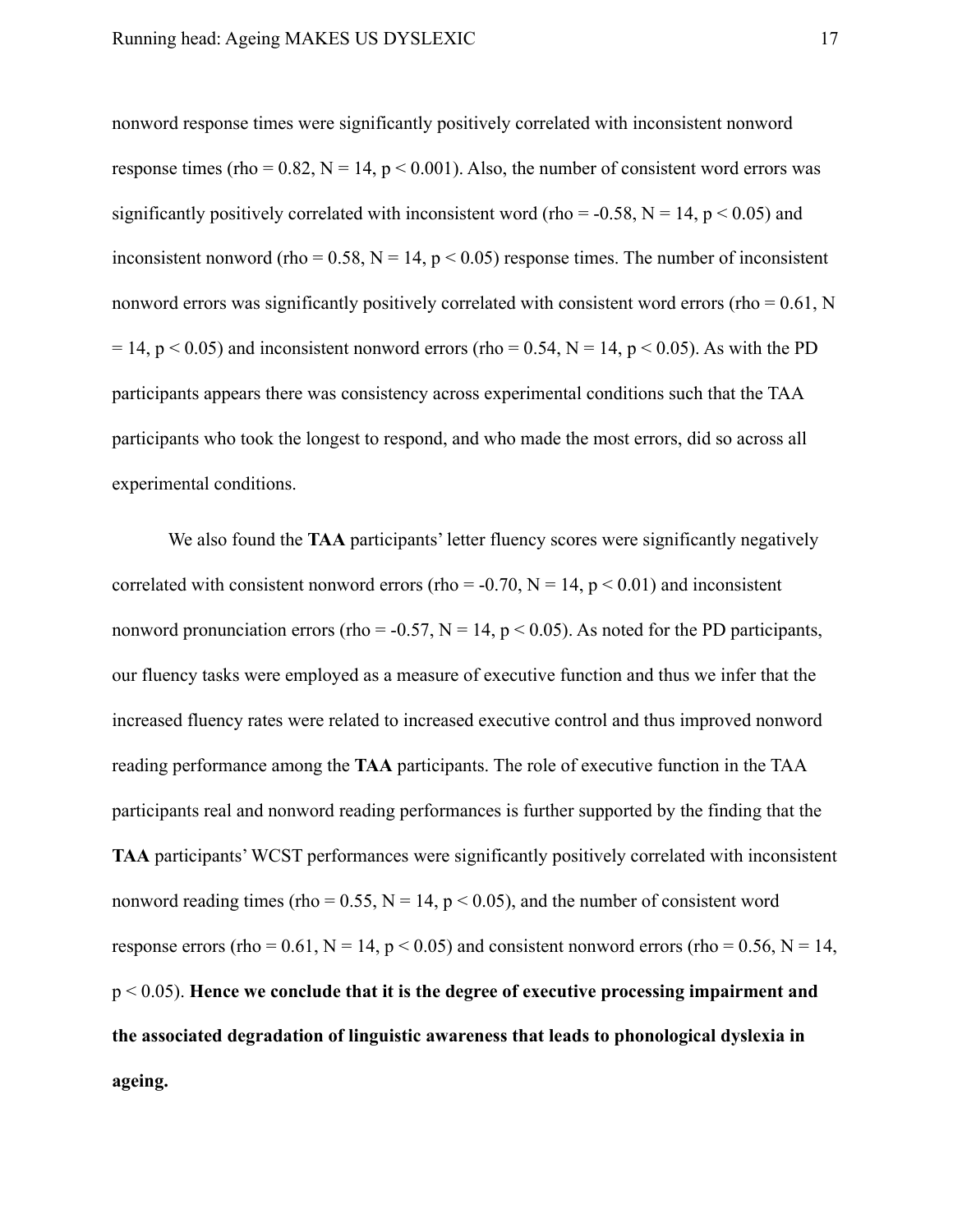#### **Experiment 2**

#### **Nonword repetition**

In Experiment 2 we tested our participants' repetition abilities. Failure of nonword repetition in stressed conditions is usually thought to be part of the GPD complex. Therefore if ageing causes loss of phonological skills, we should observe age-related deficits. We used the same N=14 participants as in Experiment 1. We employed a 3x2 mixed design of group and type of pronounceable nonword, with levels of high and low phonotactic probability (i.e. very and less word-like, e.g. cammerine v. sliniculb), adapted from the Children's Test of Nonword Repetition (Gathercole, Willis, Baddeley, & Emslie, 1994).

#### **Method**

We asked ten independent raters to check that the two types of nonword (high and low phonotactic probability - abbreviated to HPP and LPP) were truly distinguishable, using a fivepoint scale (t[38] = 18.73, p < 0.01). Furthermore, the HPP (highly word-like) nonwords had a mean positional segment frequency of 4760.5 and 340.15 for biphone frequency, and the LPP (low word-like) nonwords had a mean positional segment frequency of 2448.3 and 125.5 for biphone frequency. After manipulating the phonotactic probability of the nonwords there was a significant difference in positional segment frequency between the revised phonotactically controlled HPP (highly word-like) nonwords and the LPP (low word-like) nonwords (t  $(38)$  =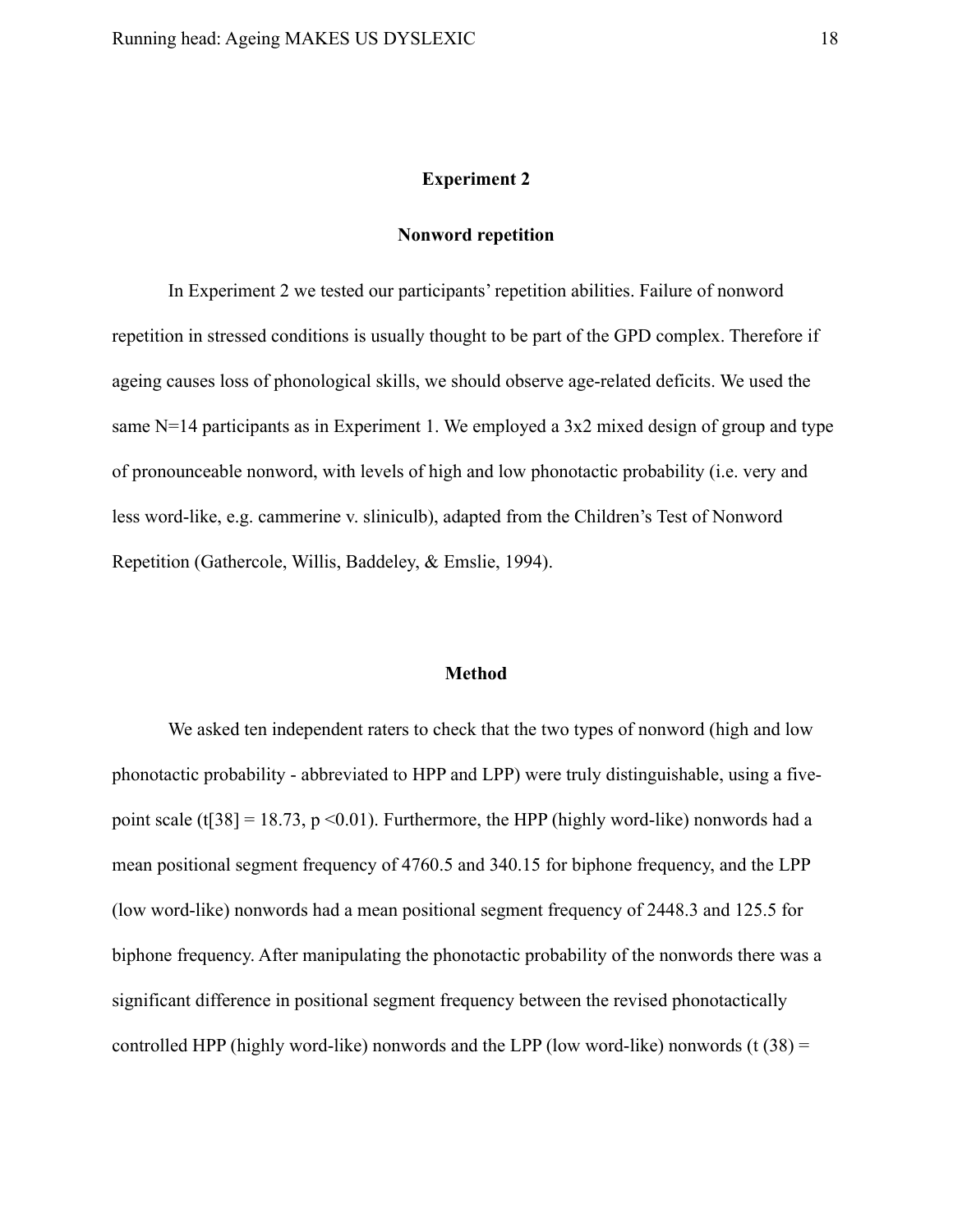-6.282,  $p < 0.01$ ), and also a significant difference in biphone frequency (t(38) = -8.69, p < 0.01). Again, as Experiment 1, we measured reaction time and the number of errors.

#### **Results and discussion**

For the number of errors, a 3 x 2 (Group: PD, TAA and HYA) x Nonword Type (HPP, High Phonotactic Probability, so Highly Wordlike, and LPP, Low Phonotactic Probability, so Low Word-like) mixed Analysis of Variance revealed a significant main effect of nonword type  $(F(1,39) = 93.371 \text{ p} < 0.01)$  and a significant interaction between group and nonword type  $(F(2,39) = 5.89, p < 0.01)$ . The main effect of group was also significant  $(F(2,39) = 33.68, p <$ 0.01). The results are summarised in Figure 3. Our results thus suggest that ageing impairs our ability to repeat nonwords aloud, the effect being more pronounced for trials where the non word is least word-like. The effect is exacerbated by PD, particularly for the least word-like nonwords. This pattern of results is exactly what we would expect if ageing disrupts executive processing in a way that leads to a general phonological deficit.

The most common types of repetition error in all groups were substitution of one consonant for another (47% in the PD group), an inability to repeat at all (32%), or some form of lexicalization, where a nonword was converted into a word (10%). Given these selective differences, the controls we put in place, and the types of errors found, these difficulties cannot be explained in terms of PD related motor impairments, so that there is no evidence that pronunciation difficulties resulted from dysarthria.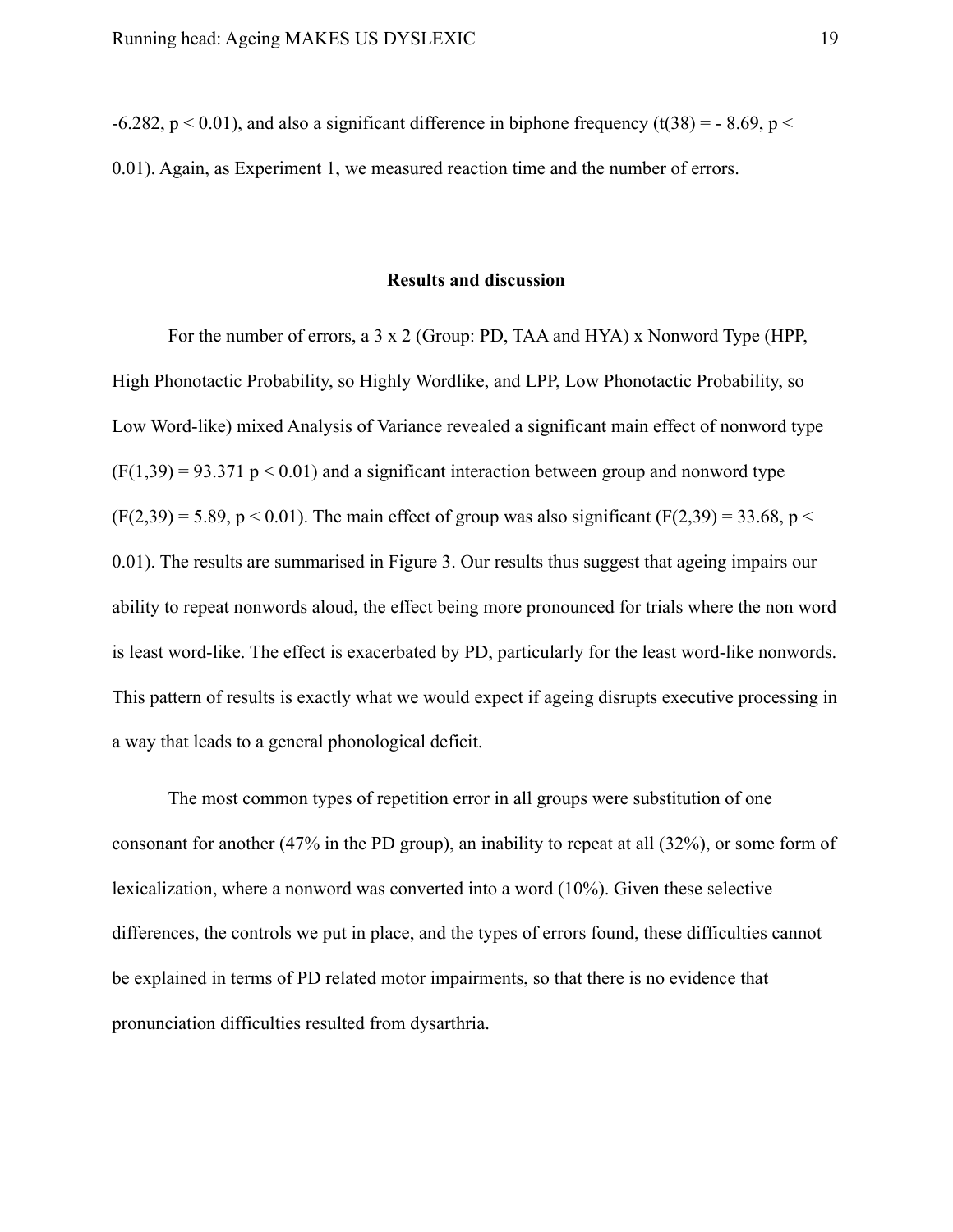The number of pronunciation/repetition errors produced correlated significantly with performance on the Tower of Hanoi test, confirming that frontal executive processes are involved in this task, and with the number of perseverative responses in the Wisconsin Card Sorting Task (Appendix 1). This correlation shows that participants stuck in a response set perform also worse on the repetition task.

The reaction times for pronouncing/repeating nonwords are summarised in Table 2. A 3x2 mixed ANOVA found significant effects of nonword type on reaction time (with all groups being slower to repeat low word-like nonwords compared with high word-like nonwords on RT), F(1,  $39$  = 156.4,  $p < 0.01$ . There was no significant interaction between group and nonword type  $(F(2,39) = 3.02, p > 0.05)$ , or significant main effect of group  $(F(2,39) = 2.36, p > 0.05)$ .

Why are participants slower to repeat the more word-like words? We believe this difference arises because the more word-like a word, the more interference there is from real words - that is, the participant spends time checking that the word-like nonwords really are nonwords. The greater one's phonological skill, the more sensitive the participant is to this difference; hence the HYA group spend most time checking, and the PD group of course spend the least time checking. This finding is consistent with the finding that PD participants responded so quickly across all conditions in Experiment 1.

### **General discussion**

Our results suggest that as we age we begin to lose some of our reading skills: effectively, ageing provokes mild phonological dyslexia.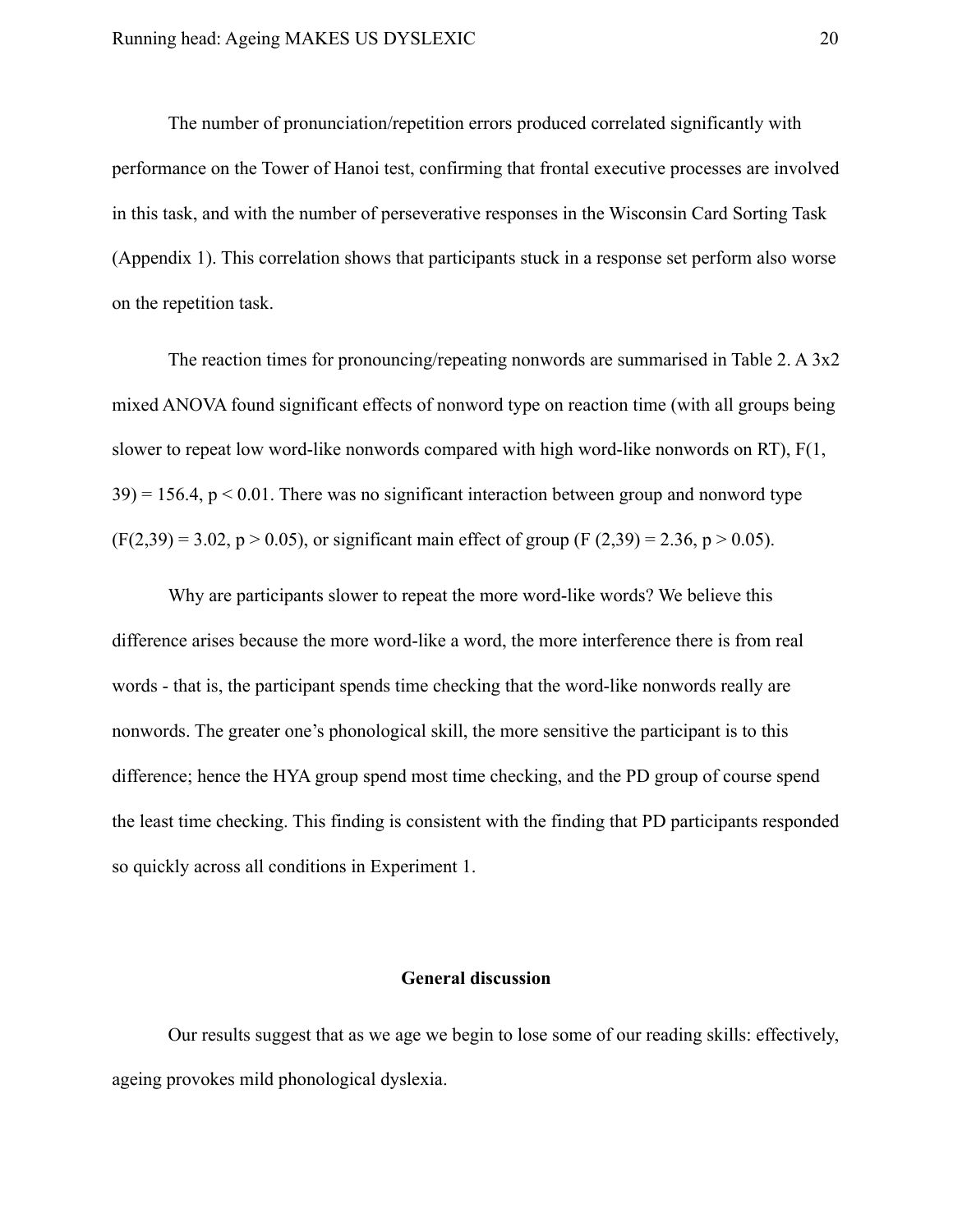We demonstrated that typical ageing increases the number of reading errors made on nonwords, and that people with Parkinson's disease make more errors than typically ageing individuals. We suggest our results are underscored cognitively by a specific impairment in processing and remembering phonological information underscored by general phonological deficit (e.g. Farah, Stowe, & Levinson, 1996; Harm & Seidenberg, 1999) and neurally by agerelated deterioration of the frontostriate loop.

The fact that the PD group name words faster at first seems paradoxical. It cannot be explained as a simple speed-error trade-off because there was no significant correlation between reaction time and error rate *within* the PD group. Furthermore many of the errors that they do make are visually based rather than pronunciation based. We can explain the PD participant's somewhat counter-intuitive quick responding as a function of impaired executive processing, such that the absence of monitoring and deliberative processing enables quicker responding overall. We therefore hypothesise that the output of word naming and repetition a two-stage process, with an obligatory automatic stage of reading, involving retrieval and phonological compilation, followed by a second stage of checking. The executive processes we typically run are absent in PD and restricted in normal ageing, leading to an ability to respond faster but a difficulty in assembling pronunciations for nonwords. Exactly the same checking process applies in the repetition task. A lack of metalinguistic skill leads to faster responding in the impaired group.

Further evidence for this argument is provided by the general pattern of reading times across all three groups. In our reading experiment the HYA group named on average unusually slowly (around 1000 msecs rather than the more typical 500-700 msecs). Hence some aspect of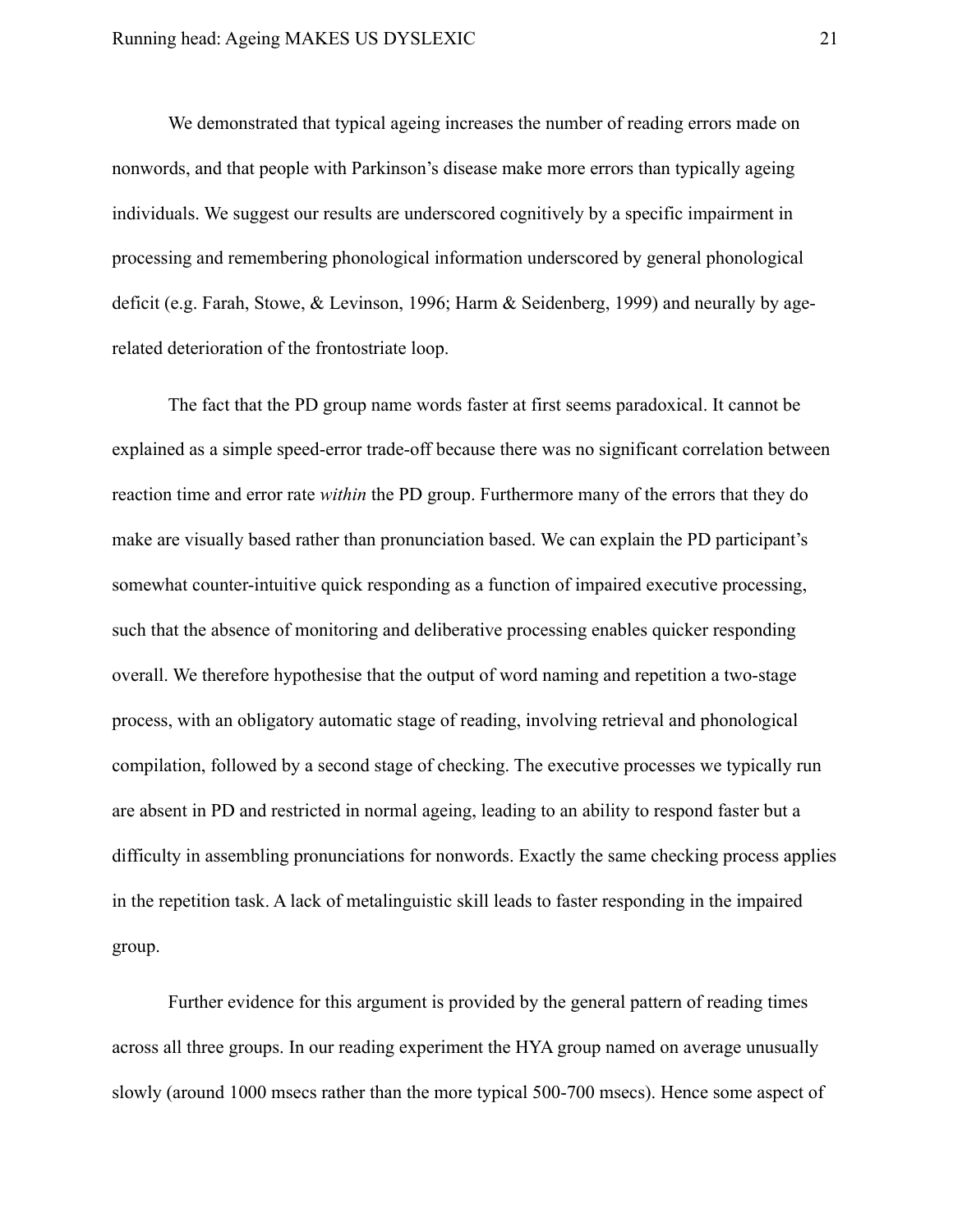our design, probably the way in which our materials were blocked, must have induced the HYA participants to read slowly and cautiously. This additional caution, most likely representing postaccess checking, is ameliorated in the TAA group and almost completely absent in the PD group. Further research should explore manipulating the presentation of materials in a way that enables the possibility of checking to be tested systematically.

There has been an increased awareness recently of the role of executive processing and other general cognitive processes in what at first sight appear to be automatic language impairments, and their importance in treatment (see, for example Connor, & Fucetola, 2011; Harley et al., 2011). Our findings here add to the body of knowledge that is starting to show that although there might indeed be some hard-wired, language-specific processes, they should not be considered in isolation, particularly when it comes to considering the effects of damage to those processes, the way in which the rest of the language and cognitive system reorganises to accommodate that damage, and how general resources should be mobilised to treat such damage (see, for example, Allen, Martin, & Martin, 2012; Difrancesco, Pulvermuller, & Mohr, 2012; Hernandez-Sacristan, Rosell-Clari, Serra-Alegre, Quiles-Climent, 2012; Hoffman, Jefferies, Ehsan, Jones, & Lambon Ralph, 2012; Martin, Kohen, Kalinyak-Fliszar, Soveri, Laine, 2012; Martin & Reilly, 2012).

Our results have important implications for both the treatment of PD and how we should treat typically ageing adults. The result that checking is affected by ageing suggests that people receiving written instructions should be encouraged to slow down when reading, perhaps by reading to a long deadline. The result that ageing causes problems with nonwords has important implications for how older adults learn new words. Our results are important not just because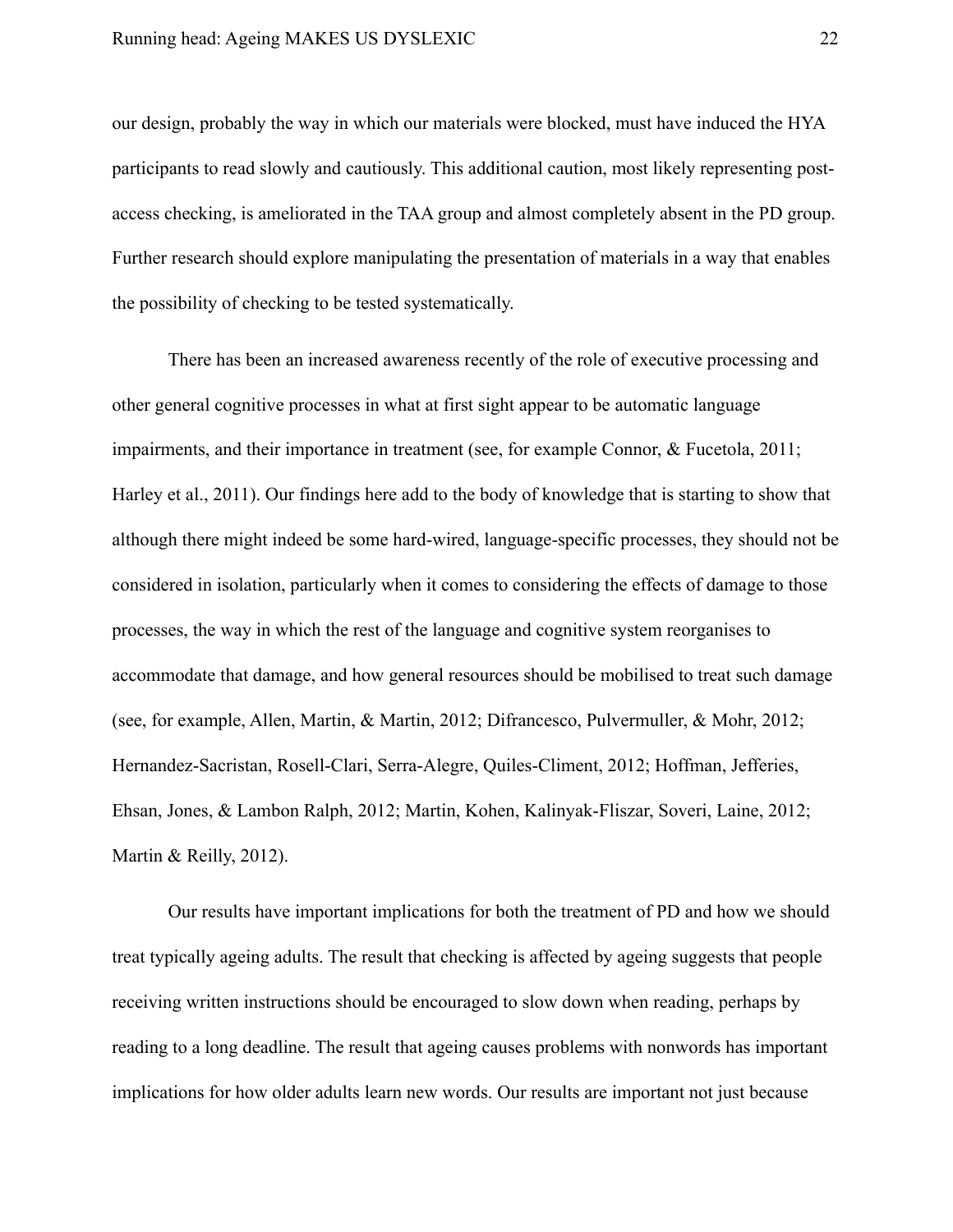they show that ageing may lead to difficulty in reading, but because problems with phonological awareness leads to a range of other difficulties, such as learning new words and names and new languages (Baddeley et al., 1998). Acquisition of new words speaks to the issue of accessibility and social inclusion for older people. Language develops over time, both with the impact of new technology and generally with fashion. For example, in June 2012 the Oxford English Dictionary added 2,500 words based on 'super' alone (Simpson, 2012). We should also consider the comprehension and production of new product names, particularly medications. Currently the main criteria for new drug names is the avoidance of similarity to previous ones or suggesting implications about drug efficacy. It has of course been observed that drug names tend to contain a disproportionate number of "x"s and "z"s, presumably to make the names stand out (Stepney, 2010), or even, we suggest, to make them sound more scientific. We have shown though that these are just the sorts of words that people with phonological awareness problems will find difficult, leading to potentially fatal confusion. We propose that creators of drug names should instead consider the linguistic problems of nonword reading as we age.

In conclusion, we have shown that typical ageing makes us slightly phonologically dyslexic, and that PD makes us strikingly so. We conclude that these deficits arise because of deteriorating phonological awareness, and that this may result from a general phonological deficit originating from the ageing of frontostriate loop, and perhaps other cortical regions, and an associated decline in executive processing and the ability to manipulate sounds and spellingsound correspondence.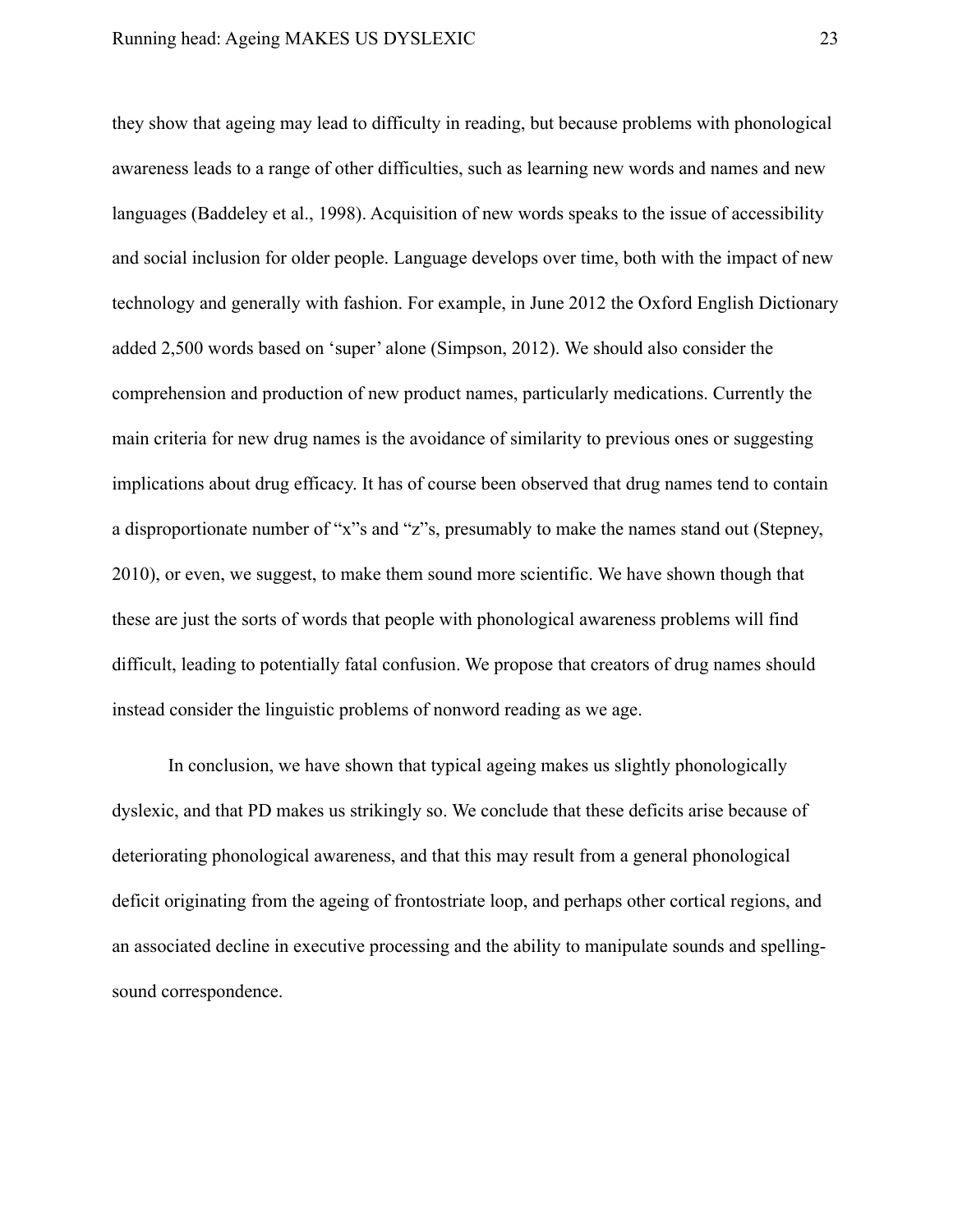#### **References**

- Allen, C.M., Martin, R.C., & Martin, N. (2012). Relations between short-term memory deficits, semantic processing, and executive function. *Aphasiology, 26*, 428-461.
- Baddeley, A. D., Gathercole, S. E., & Papagno, C. (1998). The phonological loop as a language learning device. *Psychological Review, 105*, 158-173.
- Bailey, C.E., Manis, F.R., Pedersen, W.C., & Seidenberg, M.S. (2004). Variation among developmental dyslexics: Evidence from a printed-word-learning task. *Journal of Experimental Child Psychology, 87*, 125-154.
- Burke, D.M., & Shafto, M.A. Ageing and Language Production. (2004). *Current Directions in Psychological Science, 13*, 21-24.
- Caccappolo-van Vliet, E., Miozzo, M., & Stern, Y. (2004). Phonological dyslexia: A test case for reading models. *Psychological Science, 15*, 583-590.
- Cohen, G., & Faulkner, D. (1986). Memory for proper names: Age differences in retrieval. *British Journal of Developmental Psychology, 4*, 187-197.
- Connor, L.T., & Fucetola, R.P. (2011). Assessment of attention in people with aphasia: Challenges and recommendations. *Perspectives on Neurophysiology and Neurogenic Speech and Language Disorders, 21*, 55-63.
- De Beni, R., Borella, E., & Carretti, B. (2007). Reading comprehension in ageing: The role of working memory and metacomprehension. *Ageing, Neuropsychology, and Cognition, 14*, 189-212.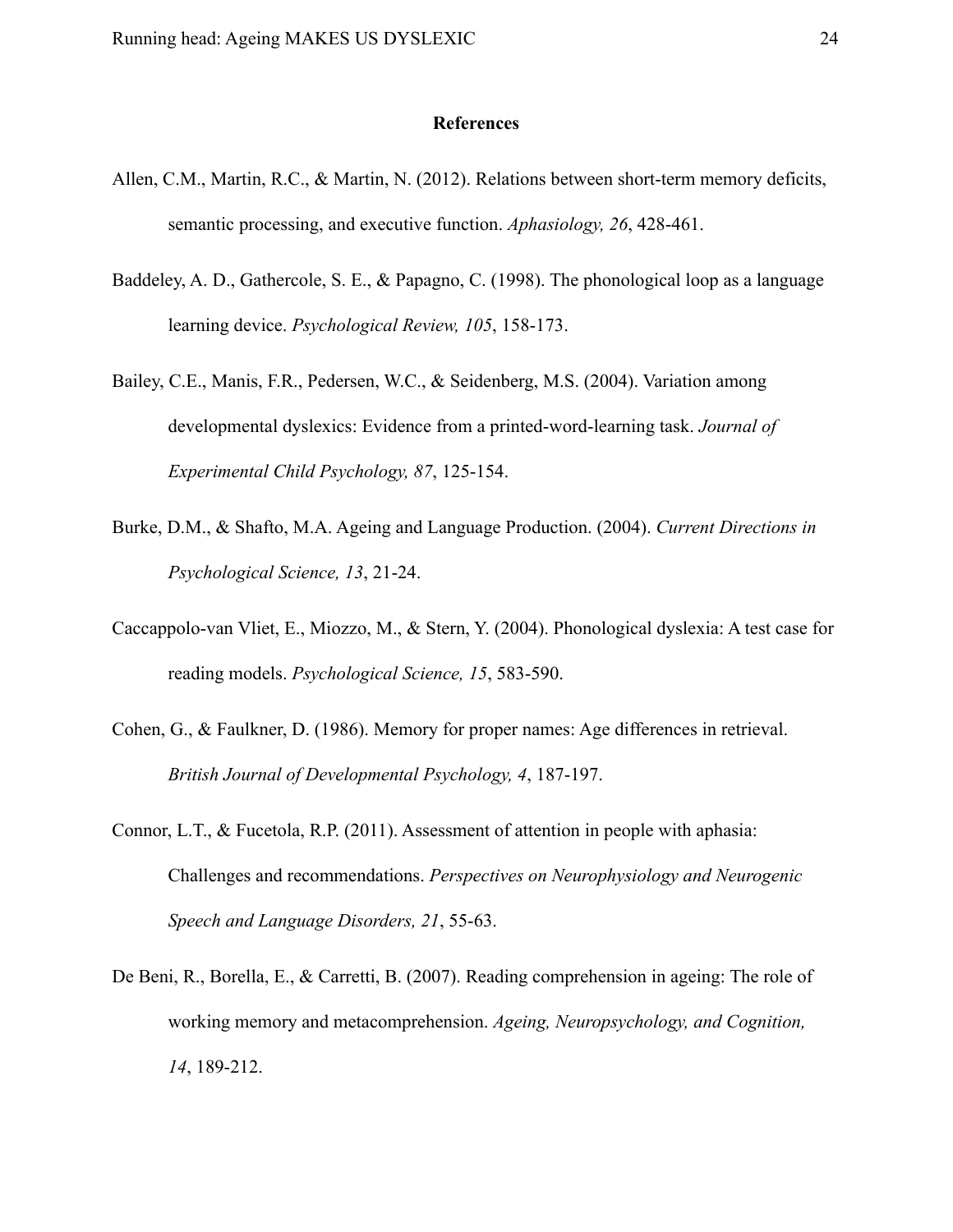- Difrancesco, S., Pulvermuller, F., & Mohr, B. (2012). Intensive language-action therapy (ILAT): The methods. *Aphasiology, 26*, 1317-1351.
- Farah, M.J., Stowe, R.M., & Levinson, K.L. (1996). Phonological dyslexia: Loss of a readingspecific component of the cognitive architecture? *Cognitive Neuropsychology, 13*, 849-868.
- Gathercole, S. E., Willis, C. S., Baddeley, A. D., & Emslie, H. (1994). The Children's Test of Nonword Repetition: A test of phonological working memory. *Memory, 2*, 103-127.
- Glushko, R. J. (1979). The organization and activation of orthographic knowledge in reading aloud. *Journal of Experimental Psychology: Human Perception and Performance, 5*, 674-691.
- Goswami, U. & Bryant, P. (1990). *Phonological skills in learning to read*. Hove, UK: Lawrence Elrbaum.
- Harley, T.A. (2008). *The psychology of language* (3rd Ed.). Hove: Psychology Press.
- Harley, T.A., Jessiman, J.L., & MacAndrew, S.B.G. (2011). Decline and fall: A biological, developmental, and psycholinguistic account of deliberative language processes and ageing. *Aphasiology, 25*, 123-153.
- Harley, T.A., Jessiman, L.J., & MacAndrew, S.B.G. (Submitted). *Intact and impaired deliberative language processing in typical ageing and Parkinson's disease*.
- Harm, M.W., & Seidenberg, M.S. (1999). Phonology, reading acquisition, and dyslexia: Insights from connectionist models. *Psychological Review, 106*, 491-528.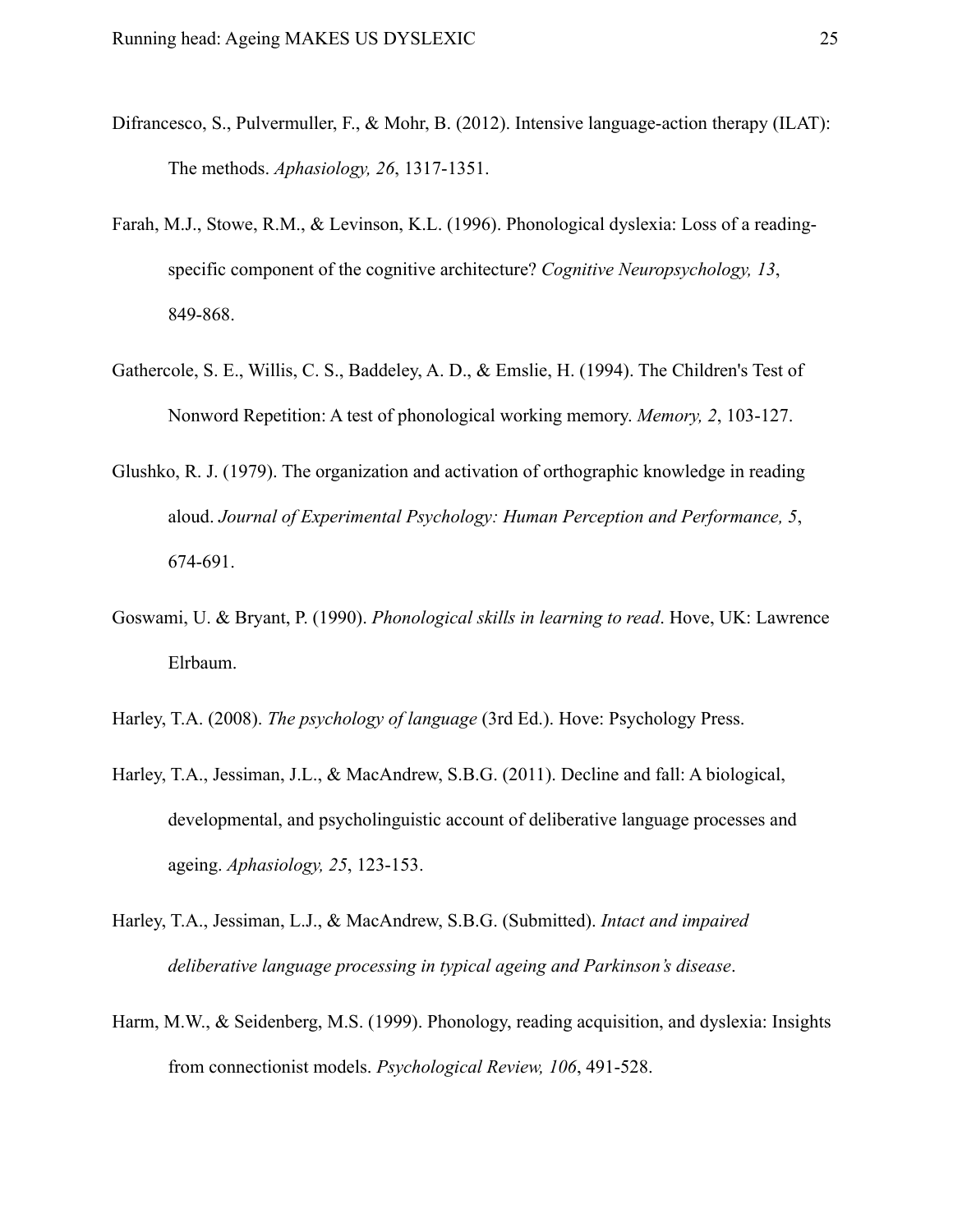- Hernandez-Sacristan, Carlos, Rosell-Clari, V., Serra-Alegre, E., & Quiles-Climent, J. (2012). On natural metalinguistic abilities in aphasia: A preliminary study. *Aphasiology, 26*, 199-219.
- Hoffman, P., Jefferies, E., Ehsan, Sheeba, Jones, Roy W. & Lambon Ralph, M.A. (2012). How does linguistic knowledge contribute to short-term memory? Contrasting effects of impaired semantic knowledge and executive control. *Aphasiology, 26*, 383-403.
- Lien, M., Allen, P. A., Ruthruff, E., Grabbe, J., McCann, R. S., & Remington, R. W. (2006). Visual word recognition without central attention: Evidence for greater automaticity with advancing age. *Psychology and Ageing, 21*, 431-447.
- Martin, N., Kohen, F., Kalinyak-Fliszar, M., Soveri, A., Laine, M. (2012). Effects of working memory load on processing of sounds and meanings of words in aphasia, *Aphasiology, 26*, 462-493.
- Martin, N., & Reilly, J. (2012). Short-term/working memory impairments in aphasia: Data, models, and their application to aphasia rehabilitation. *Aphasiology, 26*, 253-257.
- Morais, J., Cary, L., Alegria, J., & Bertelson, P. (1979). Does awareness of speech as a sequence of phones arise spontaneously? *Cognition, 7*, 323-331.
- Muter, V., Hulme, C., & Snowling, M. (1997). *Phonological Abilities Test*. London: Harcourt Brace & Company.
- Ramus, F., & Szenkovits, G. (2008). What phonological deficit? *Quarterly Journal of Experimental Psychology, 61*, 129-141.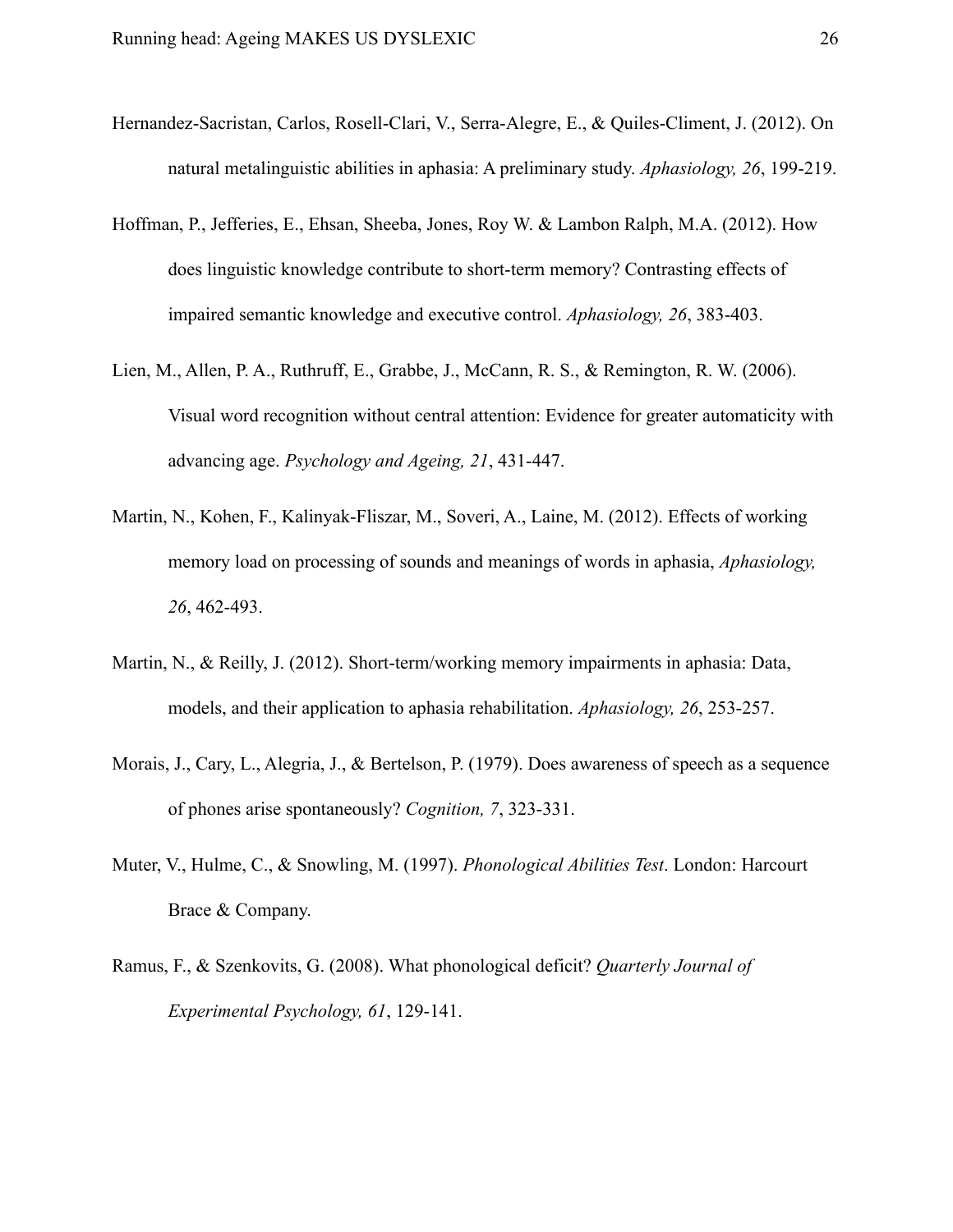- Rogalsky, C., & Hickok, G. (2011). The role of Broca's area in sentence comprehension. *Journal of Cognitive Neuroscience, 23*, 1664–1680.
- Salthouse, T. (1996). The processing-speed theory of adult age differences in cognition. *Psychological Review, 103*, 403-428.
- Simpson, J. (2012). *A sublime and superlative quarter of contrasts*. Oxford English Dictionary Update, 13 June.
- Smiler, A.P., Gagne, D.D., & Stine-Morrow, E.A.L. (2003). Ageing, memory load, and resource allocation during reading. *Psychology and Ageing, 18*, 203-209.
- Spieler, D., & Balota, D. (2000). Factors influencing word naming in younger and older adults. *Psychology and Ageing, 15*, 225-231.
- Stepney, R. (2010). A dose by any other name would not sell as sweet. *British Medical Journal, 341, 6895*.
- Swan, D., & Goswami, U. (1997). Phonological awareness deficits in developmental dyslexia and the phonological representations hypothesis. *Journal of Experimental Child Psychology, 66*, 18-41.
- Van der Linden, M., Hupet, M., El Ahmadi, A., Feyereisen, P., Schelstraete, M.-A., Bestgen, Y., Bruyer, R., Lories, G., & Seron, X. (1999). Cognitive mediators of age-related differences in language comprehension and verbal memory performances. *Ageing, Neuropsychology and Cognition, 6*, 32-55.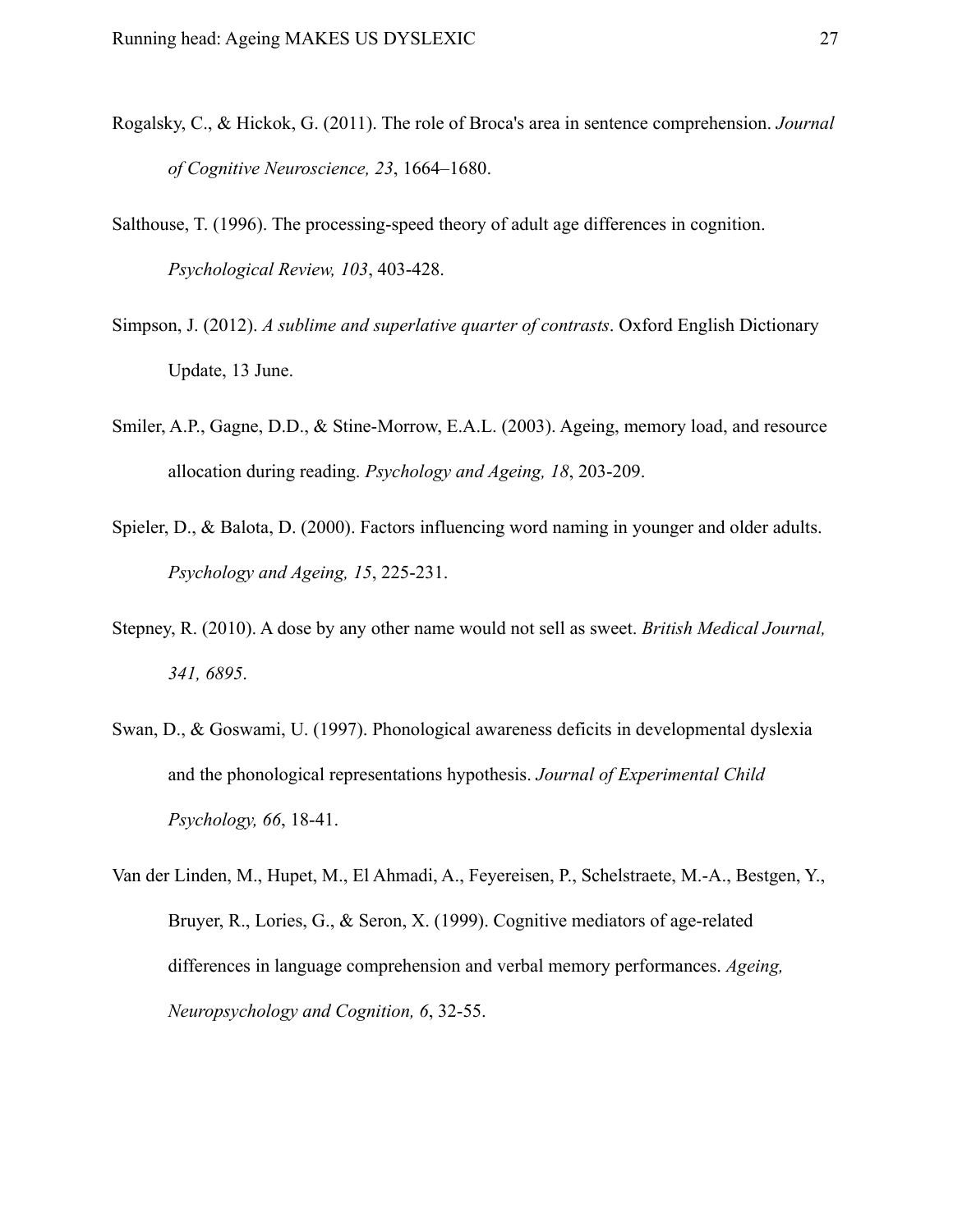West, R. (1996). An application of prefrontal cortex function theory to cognitive ageing.

*Psychological Bulletin, 120*, 272-292.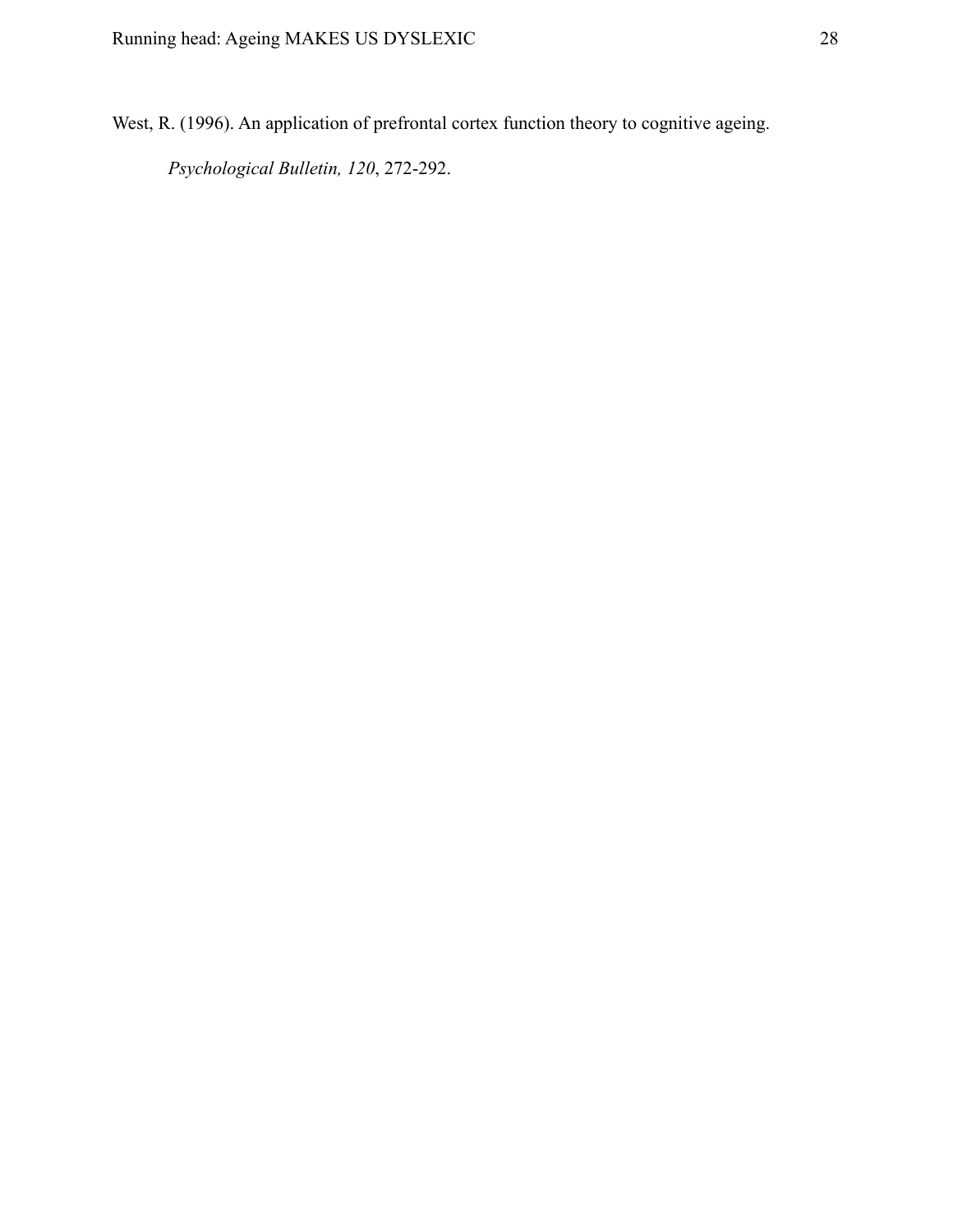*Table 1*. Significant relationships (Spearman's rho) between the PD group's neuropsychological assessment scores and their performance in the word and nonword reading task (n=14).

| Neuropsychological     | Mean Word | Mean     | Mean       | Mean<br>Inconsistent |  |
|------------------------|-----------|----------|------------|----------------------|--|
| Assessments            | Errors    | Nonword  | Consistent |                      |  |
|                        |           | Errors   | Errors     | Errors               |  |
| <b>PAT</b>             |           | $-0.64*$ |            |                      |  |
| <b>WAIS</b> Vocabulary |           | $-0.63*$ |            | $-0.54*$             |  |
| PALPA 25 - Nonwords    |           | $-0.59*$ |            |                      |  |

\*significant at the 0.05 level; \*\* significant at the 0.01 level

Note: PAT = Phonological Abilities Test; WAIS Vocabulary = Wechsler Adult Intelligence Scale;

PALPA 25 – Nonwords = lexical decisions about nonwords.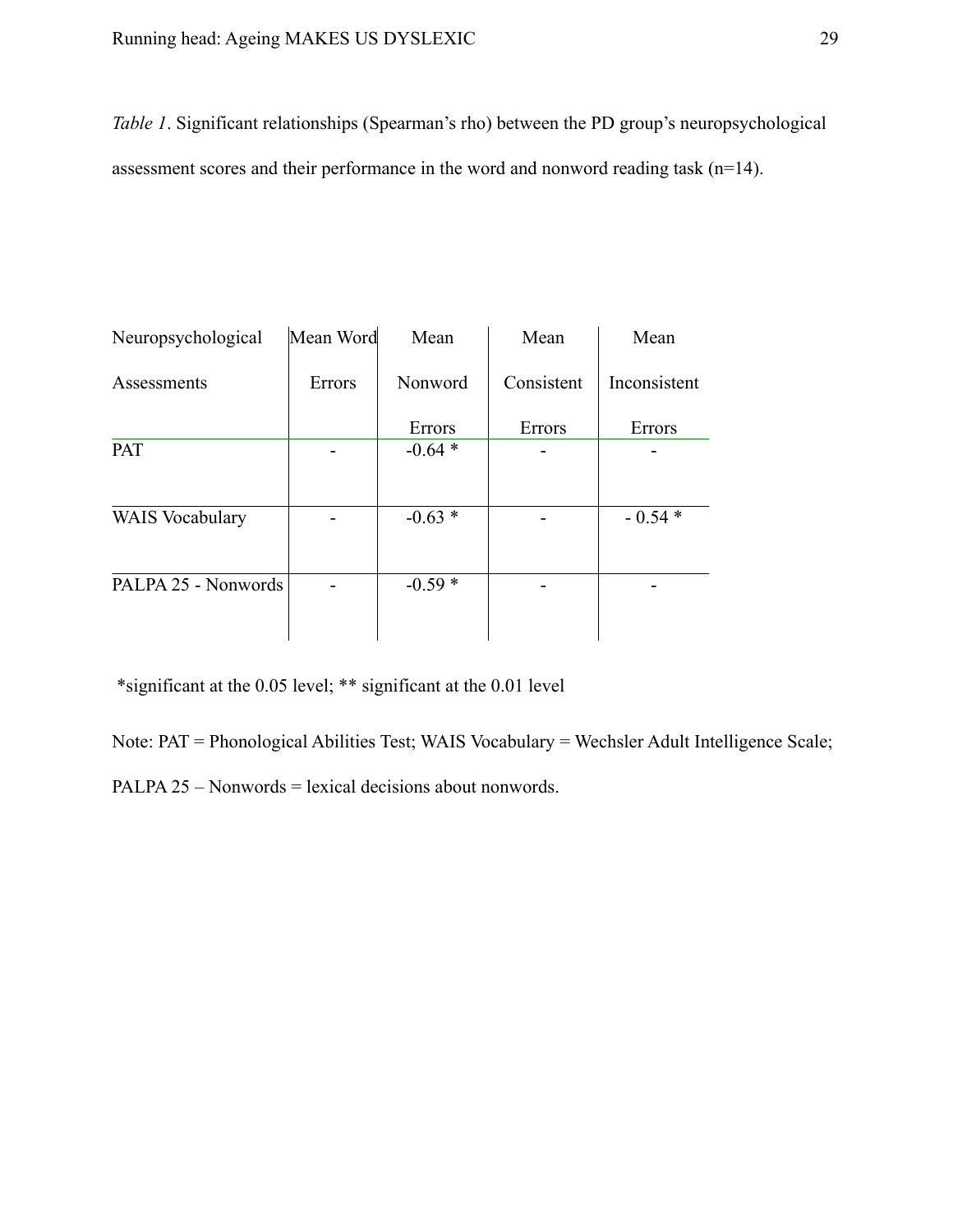| <b>GROUP</b> |         | <b>HPP</b> | <b>LPP</b> |           |  |
|--------------|---------|------------|------------|-----------|--|
|              | Mean RT | <b>SD</b>  | Mean RT    | <b>SD</b> |  |
| <b>PD</b>    | 507     | $-172$     | 208        | $-198$    |  |
| TAA          | 596     | $-269$     | 272        | $-123$    |  |
| <b>HYA</b>   | 671     | $-105$     | 288        | $-167$    |  |

*Table 2*. Mean RT and SD for nonword types for each group (msecs).

Note: HPP = high phonotactic probability - highly word like; LPP = low phonotactic probability - low word likeness.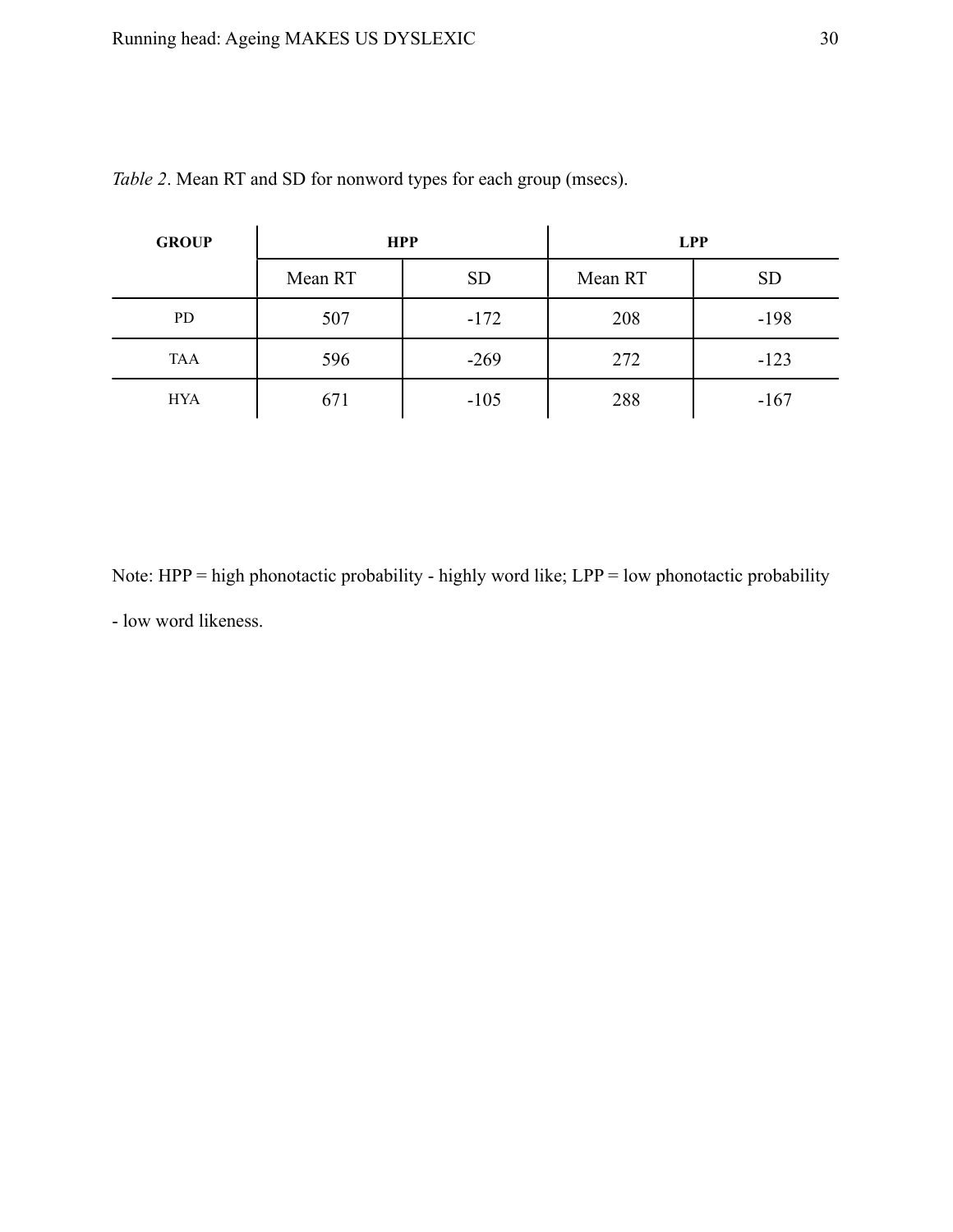# **Appendix 1**

# **Demographic characteristics and mean neuropsychological assessment scores for all**

# **participant groups**

|                   | $PD(n=21)$ |           | TAA $(n=20)$   |           | $HYA(n=14)$ |           |
|-------------------|------------|-----------|----------------|-----------|-------------|-----------|
|                   |            |           |                |           |             |           |
|                   | Mean       | <b>SD</b> | Mean           | <b>SD</b> | Mean        | <b>SD</b> |
| Age               | 68.81      | $-8.26$   | 74.55          | $-7.07$   | 27.93       | $-2.90$   |
| Yrs Educ.         | 12.0       | $-2.7$    | 12.65          | 2.54      | 15.0        | 1.71      |
| Yrs with PD       | 9.90       | 4.81      |                |           |             |           |
| Clock             | 6.62       | 1.66      | 7.15           | 0.88      | 7.71        | 0.47      |
| <b>WAIS Digit</b> | 6.74       | 2.52      | 9.03           | 1.87      | 11.86       | 1.20      |
| FOG overall       | 23.86      | 17.79     | $\blacksquare$ |           |             |           |
| <b>GDS</b>        | 8.48       | 5.18      | 4.95           | $-4.59$   | 2.64        | 1.55      |
| <b>GDS PD</b>     | 4.0        | 3.42      |                |           |             |           |
| Hope              | 25.14      | 3.20      | 26.10          | 2.73      | 24.36       | 3.43      |
| Overall           |            |           |                |           |             |           |
| Hope              | 12.29      | 2.05      | 13.30          | 1.38      | 12.07       | 1.98      |
| Agency            |            |           |                |           |             |           |
| Hope              | 13.05      | 1.69      | 12.80          | 1.74      | 12.29       | 1.64      |
| Pathway           |            |           |                |           |             |           |
| <b>MMSE</b>       | 28.64      | 1.22      | 26.29          | 2.40      | 24.36       | 3.40      |
| <b>NART</b>       | 119.43     | 7.67      | 124.21         | 7.05      | 124.14      | 3.26      |
| PAT               | 43.48      | 7.69      | 50.15          | 12.48     | 66.07       | 7.77      |
| <b>ToH Moves</b>  | 14.62      | 7.35      | 10.30          | 4.34      | 7.50        | 1.02      |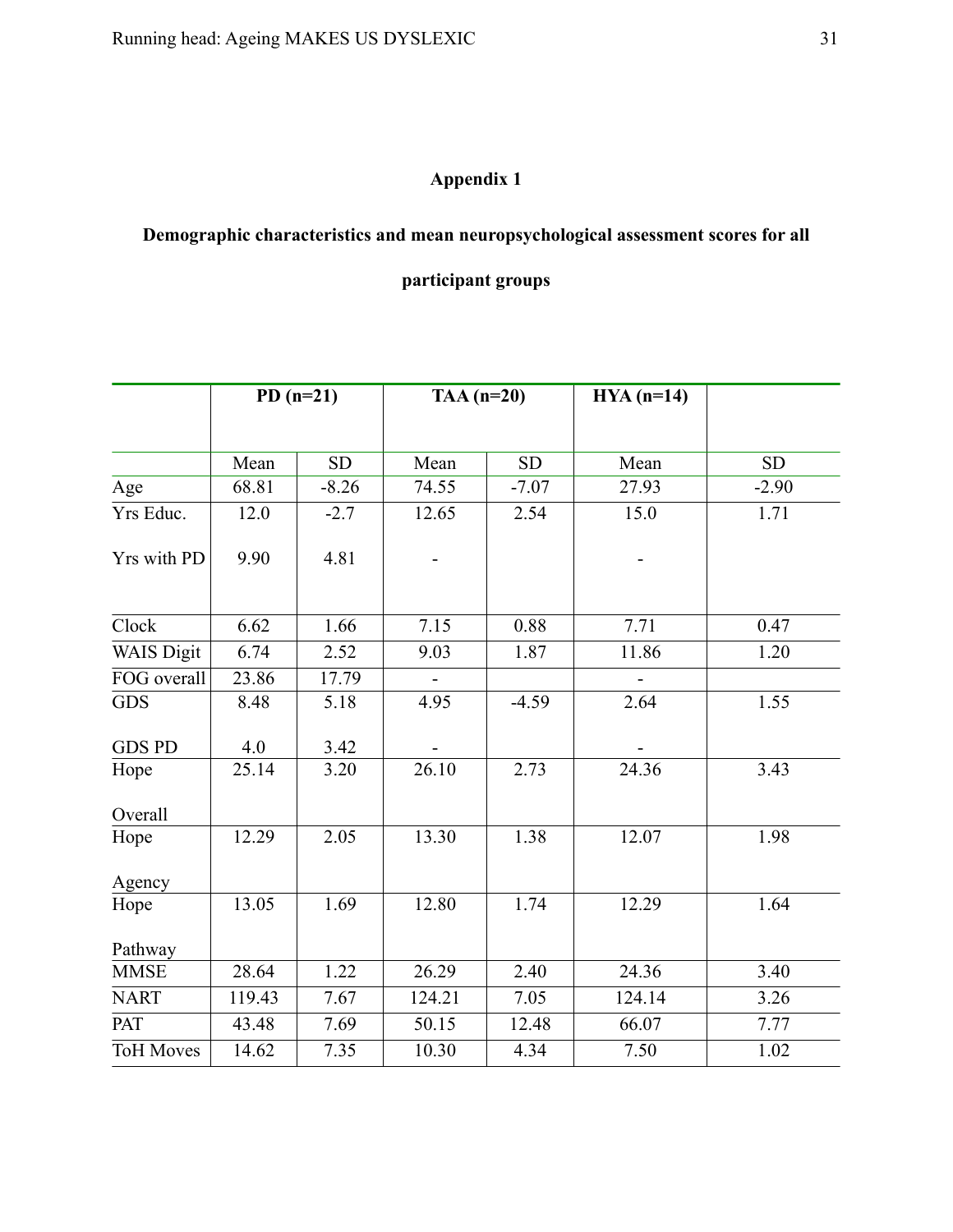| ToH Time            | 93.79 | 67.48 | 60.05  | 36.99 | 25.62  | 27.05 |
|---------------------|-------|-------|--------|-------|--------|-------|
| (secs)              |       |       |        |       |        |       |
| <b>Total Verbal</b> | 79.81 | 34.05 | 102.35 | 28.21 | 113.64 | 13.27 |
| Fluency             |       |       |        |       |        |       |
| Total               | 22.57 | 9.58  | 30.95  | 11.03 | 36.36  | 5.94  |
| Written             |       |       |        |       |        |       |
| Fluency             |       |       |        |       |        |       |
| WAIS Vocab          | 51.43 | 10.01 | 55.0   | 8.42  | 52.29  | 10.04 |
| <b>WCST</b>         | 34.56 | 15.44 | 23.41  | 20.28 | 11.22  | 1.05  |
| Overall             |       |       |        |       |        |       |
| <b>WCST</b>         | 13.73 | 8.06  | 16.44  | 10.28 | 7.36   | 2.02  |
| Persev.             |       |       |        |       |        |       |

Note: Clock = Clock Drawing; WAIS Digit (mean forwards & backwards) & Vocab = subtests Wechsler Adult Intelligence Scale; FOG = Freezing of Gait; GDS General = Geriatric Depression Scale; GDS PD = GDS Score when questions insensitive to PD removed; Hope Overall = Hope Scale (Agency  $\&$  Pathway scores combined); MMSE = Mini Mental State Examination; NART = National Adult Reading test; PAT = Phonological Abilities Test; ToH Moves = Tower of Hanoi (number of moves to completion); TOH time = Tower of Hanoi (time (secs) to completion); Total Verbal Fluency (number of words produced for Semantic & Letter Fluency combined); Total Written Fluency = number of written words produced; WCST overall = Wisconsin Card Sorting Test (success rate, lower score reflects better performance; WCST persev = Wisconsin Card Sorting Test (number of perseverative responses, higher scores reflect being stuck in set).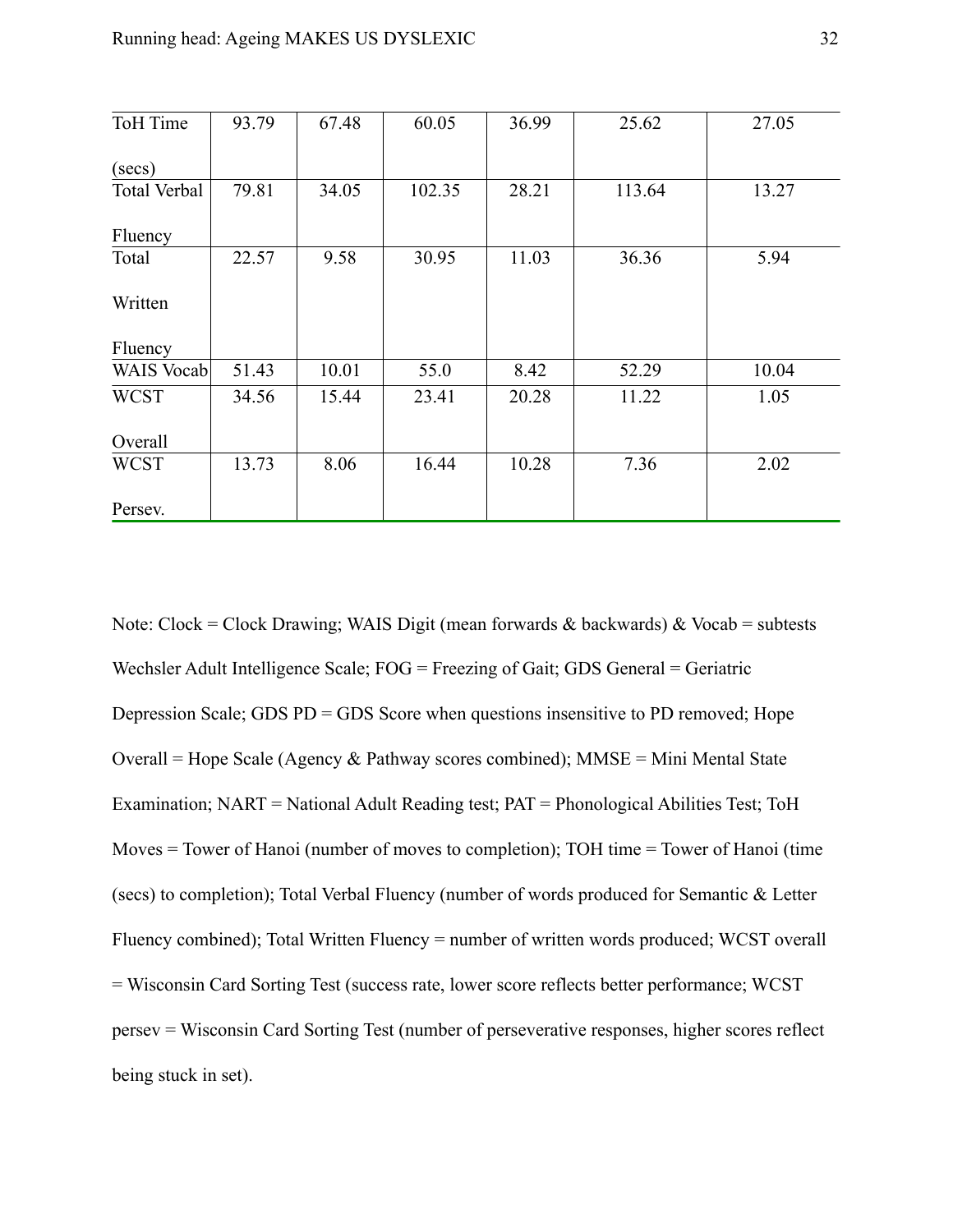# **Appendix 2**

Mean scores and standard deviations on assessments from the Psycholinguistic Assessment of Language Processing in Aphasia (PALPA, Farah, Stowe, & Levinson, 1996) for all participant groups

|                         | $PD(n=21)$ |           | TAA $(n=20)$ |         | $HYA(n=14)$ |                 |
|-------------------------|------------|-----------|--------------|---------|-------------|-----------------|
|                         | Mean       | <b>SD</b> | Mean         | SD      | Mean        | SD              |
| PALPA <sub>13a</sub>    |            |           |              |         |             |                 |
|                         | 4.48       | 1.12      | 6.10         | 0.79    | 6.64        | 0.50            |
| Digit Span (Repetition) |            |           |              |         |             |                 |
| PALPA 13b               |            |           |              |         |             |                 |
|                         | 5.14       | 1.32      | 6.20         | 0.95    | 6.71        | 0.47            |
| Digit Span (Matching)   |            |           |              |         |             |                 |
| PALPA 14                |            |           |              |         |             |                 |
| Rhyme (Picture)         |            |           |              |         |             |                 |
|                         | 17.38      | $-1.36$   | 19.30        | $-1.87$ | 19.86       | 20              |
| Rhyme judgement         |            |           |              |         |             |                 |
| Non-rhyme judgement     | 17.43      | 1.60      | 18.25        | 4.73    | $-0.36$     | (0)             |
| PALPA 15a               |            |           |              |         |             |                 |
|                         | 52.86      | $-3.15$   | 55.65        | 2.48    | 56.71       | $-0.73$         |
| <b>Rhyme Auditory</b>   |            |           |              |         |             |                 |
| PALPA 15b               |            |           |              |         |             |                 |
|                         | 52.00      | $-3.05$   | 54.20        | $-2.63$ | 57.14       | 0.67            |
| Rhyme Written           |            |           |              |         |             |                 |
| PALPA <sub>25</sub>     |            |           |              |         |             |                 |
| <b>Lexical Decision</b> |            |           |              |         |             |                 |
| Words                   | 59.76      | $-0.89$   | 59.75        | $-0.55$ | 60          | 0               |
|                         |            |           |              |         |             |                 |
| Nonwords                | 59.10      | 1.58      | 58.60        | 2.16    | 60          | $\vert 0 \vert$ |
| PALPA 31                |            |           |              |         |             |                 |
|                         | 79.81      | $-0.51$   | 79.50        | $-0.76$ | 80          | $\overline{0}$  |
| Reading                 |            |           |              |         |             |                 |
| Imageability & Reading  | 89.48      | 0.87      | 89.75        | 0.55    | 90          | $\overline{0}$  |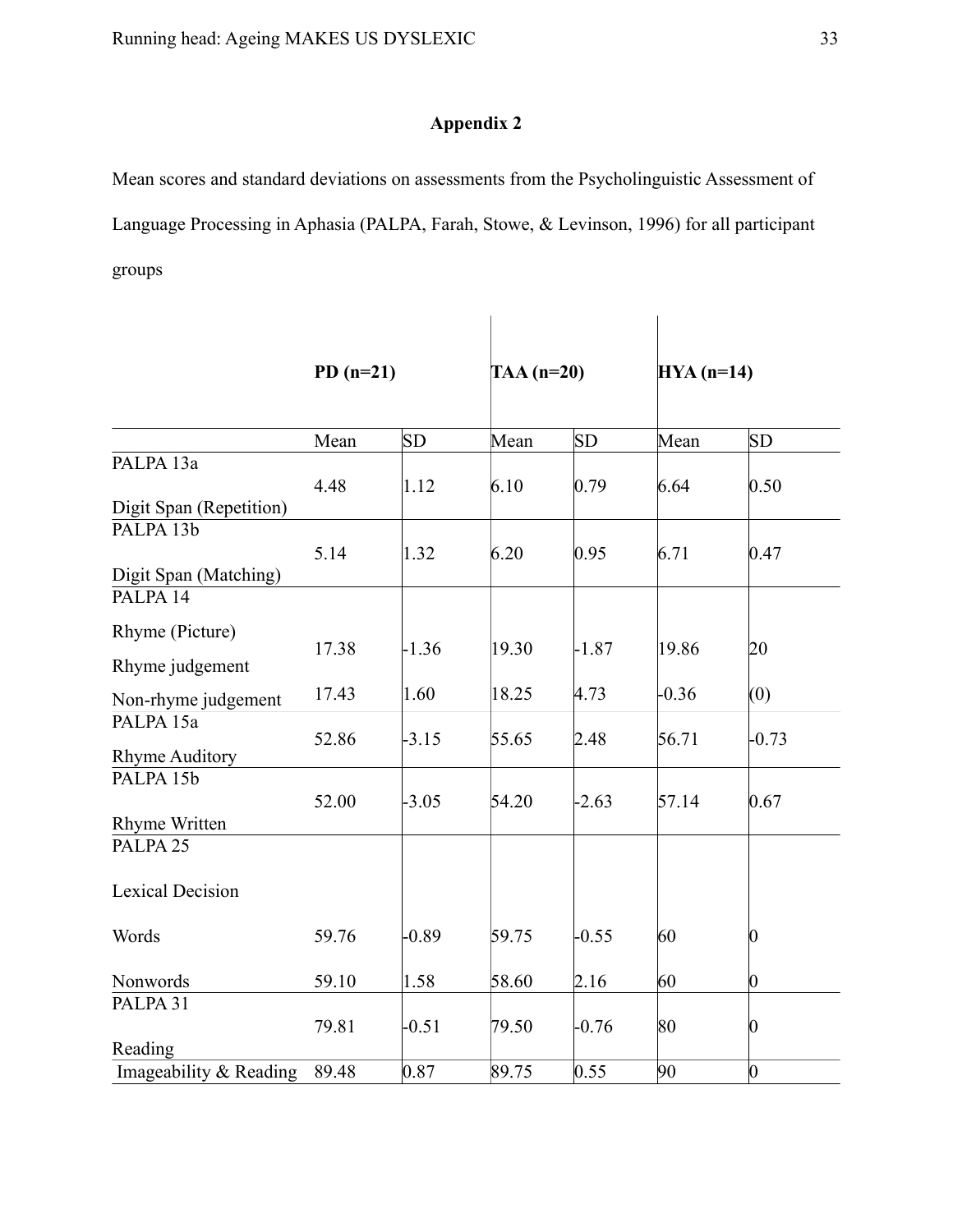| PALPA <sub>40</sub>          |       |         |       |         |    |   |
|------------------------------|-------|---------|-------|---------|----|---|
|                              | 38.33 | 2.54    | 38.65 | 2.56    | 40 | 0 |
| Spelling to Dictation        |       |         |       |         |    |   |
| PALPA <sub>47</sub>          |       |         |       |         |    |   |
| Picture Matching             | 39.95 | 0.22    | 39.95 | 0.22    | 40 | 0 |
| Spoken Word                  |       |         |       |         |    |   |
| PALPA <sub>48</sub>          |       |         |       |         |    |   |
|                              |       |         |       |         |    |   |
| <b>Picture Matching</b>      | 40    |         | 39.90 | 0.31    | 40 | 0 |
|                              |       |         |       |         |    |   |
| Written Word                 |       |         |       |         |    |   |
| PALPA <sub>50</sub>          |       |         |       |         |    |   |
| Written                      |       |         |       |         |    |   |
| Synonym Judgements           |       |         |       |         |    |   |
| High Imageability 29.43<br>п |       | $-1.08$ | 29.95 | $-0.22$ | 30 | 0 |
| Low Imageability 29.48<br>п  |       | 0.75    | 29.25 | (1.21)  | 30 | 0 |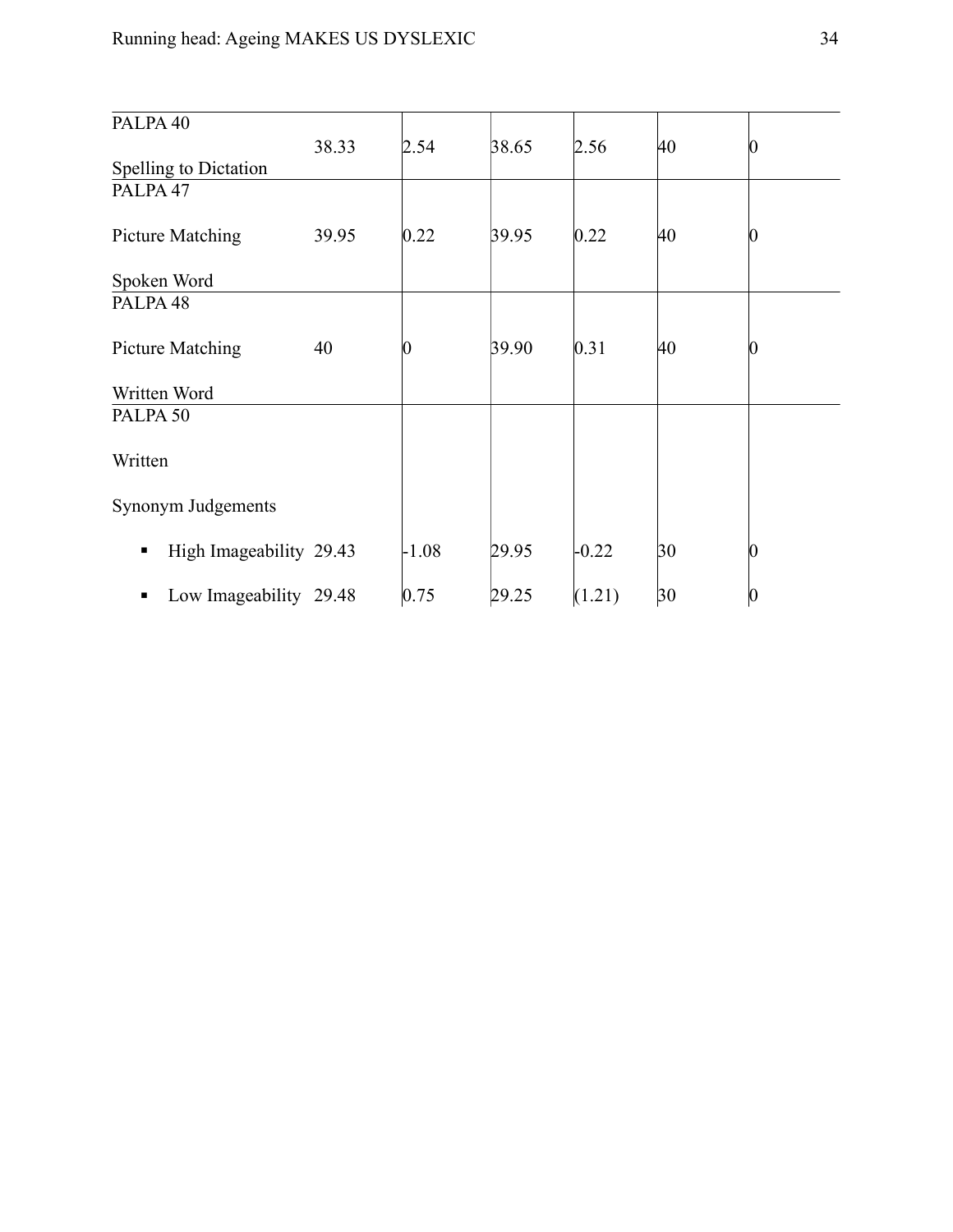# **Appendix 3**

# **Materials**

# **Consistent words**

bath beef bleed breed buff bust cold code deal dean dream dune feet goad greet haze heat heed hoop lobe lode meld mode must note pink plain port posh probe puff shore soil sole soon spool steal sweet told wail weak wilt wore

## **Inconsistent words**

both been blood bread bull bush comb come dead deaf dread done foot good great have head hood hoof lose love mild move most none pint plaid post push prove pull shove said some soot spook steak sweat tomb wool wear wild were

# **Consistent nonwords**

cath heef dreed sheed wuff nust pold gode feal hean bleam mune peet soad steet taze weat beed moop cobe hode beld pode sust wote bink prain bort wosh brobe suff plore hoil lole doon grool sweal speet dold lail meak pilt dore

**Inconsistent nonwords**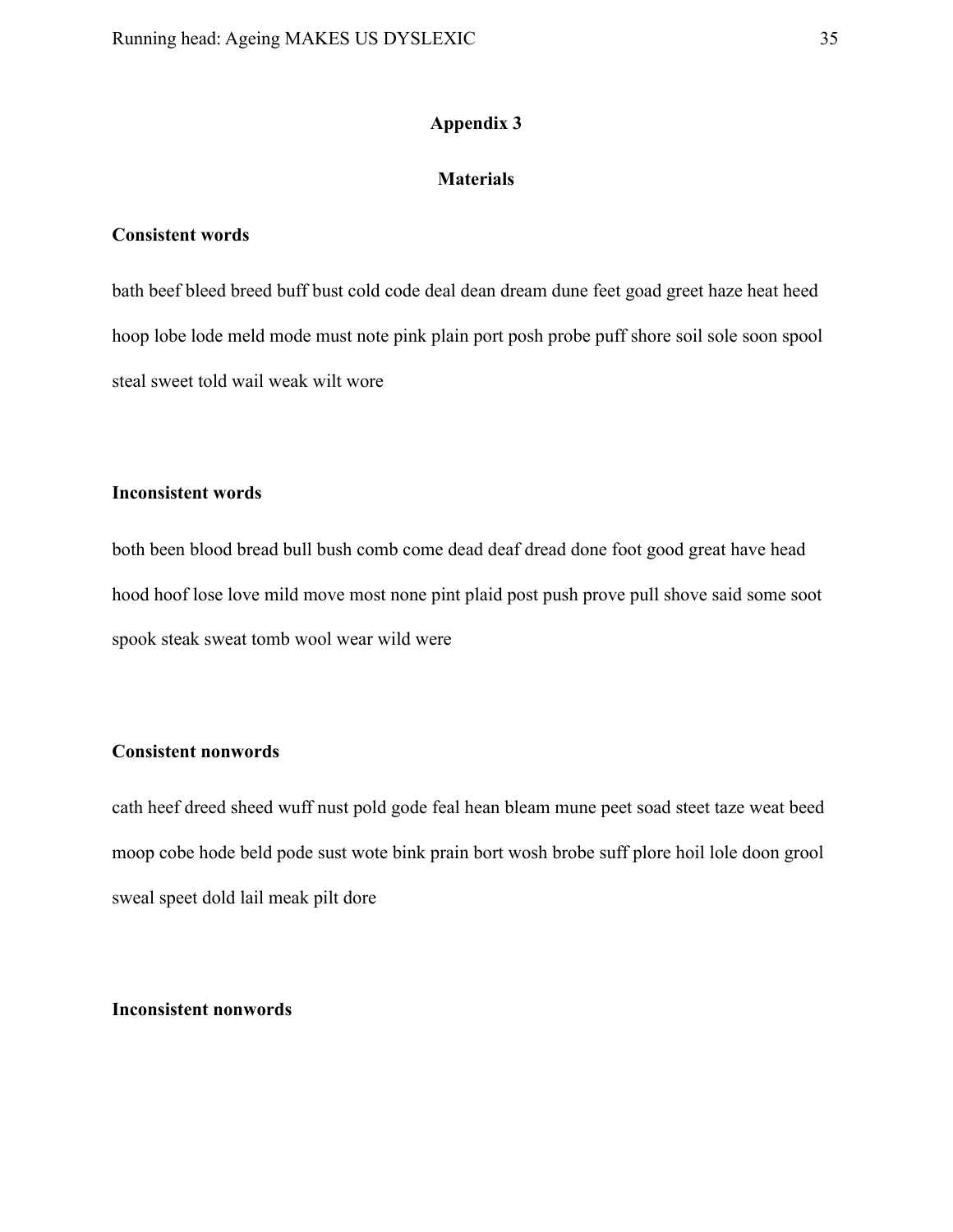coth heen drood shead wull nush pomb gome fead heaf blead mone poot sood steat tave wead bood moof cose hove bild pove sost wone bint praid bost wush brove sull plove haid lome doot grook sweak speat domb lool mear pild dere